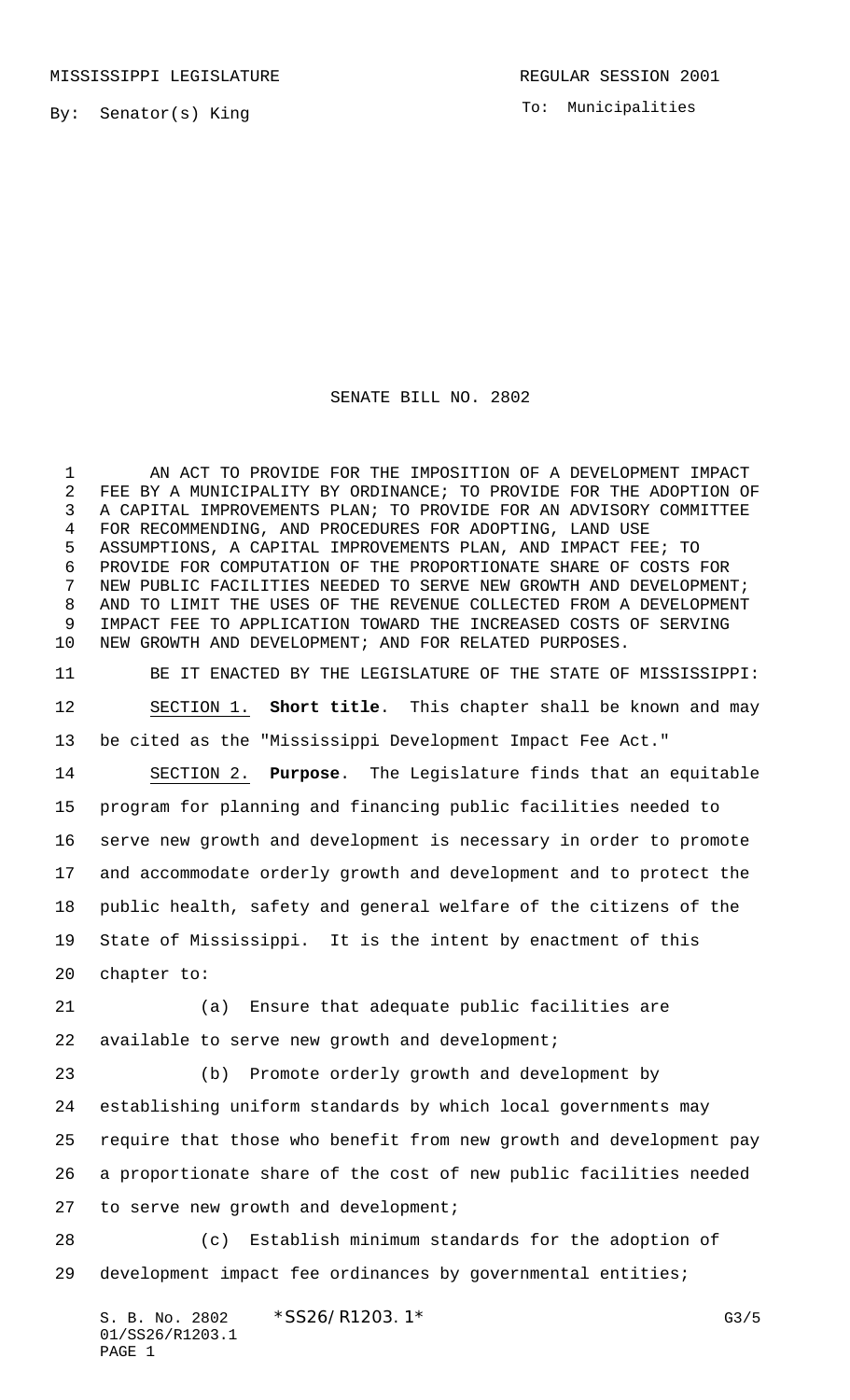(d) Ensure that those who benefit from new growth and development are required to pay no more than their proportionate share of the cost of public facilities needed to serve new growth and development and to prevent duplicate and ad hoc development requirements; and

 (e) Empower governmental entities which are authorized to adopt ordinances to impose development impact fees.

SECTION 3. **Definitions**. As used in this chapter:

 (a) "Affordable housing" means housing affordable to families whose incomes do not exceed eighty percent (80%) of the median income for the service area or areas within the jurisdiction of the governmental entity.

 (b) "Appropriate" means to legally obligate by contract or otherwise commit to use by appropriation or other official act of a governmental entity.

 (c) "Capital improvements" means improvements with a useful life of ten (10) years or more, by new construction or other action, which increase the service capacity of a public facility.

 (d) "Capital improvement element" means a component of a comprehensive plan adopted pursuant to Title 17, Chapter 1, Mississippi Code of 1972, which component meets the requirements of a capital improvements plan pursuant to this chapter.

 (e) "Capital improvements plan" means a plan adopted pursuant to this chapter that identifies capital improvements for which development impact fees may be used as a funding source.

 (f) "Developer" means any person or legal entity undertaking development.

 (g) "Development" means any construction or installation of a building or structure, or any change in use of a building or structure, or any change in the use, character or appearance of land, which creates additional demand and need for public facilities.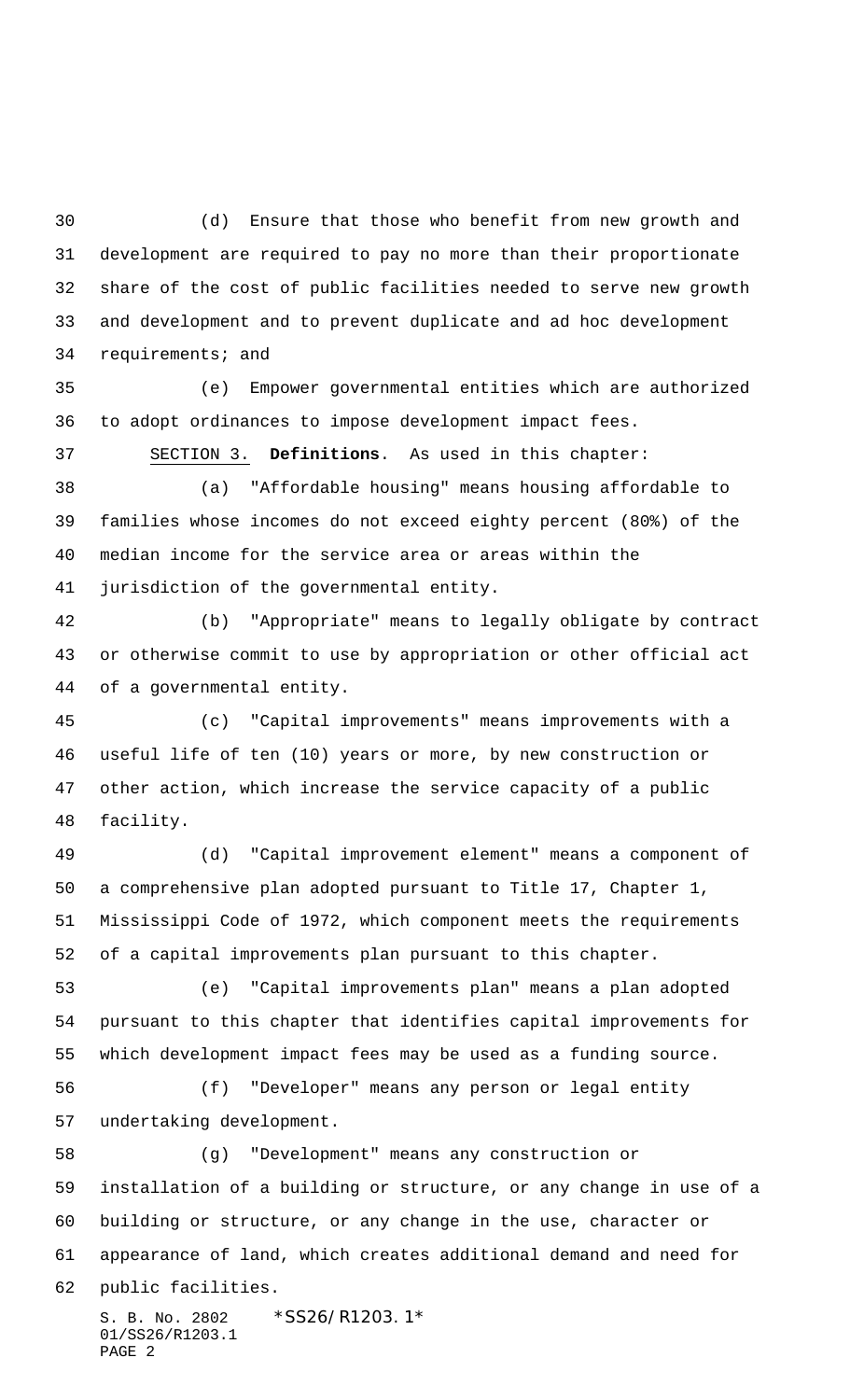(h) "Development approval" means any written authorization from a governmental entity which authorizes the commencement of a development.

 (i) "Development impact fee" or "impact fee" means a charge or assessment, for the payment of money, imposed by a municipality or town, as a condition of development approval to fund or pay for the proportionate share of the costs of capital improvements for new or expanded public facilities necessitated by and attributable to the new development. This term does not include:

 (i) A charge or fee to pay the administrative, plan review, or inspection costs associated with permits required for development;

76 (ii) Connection or hookup charges;

77 (iii) Availability charges for drainage, sewer, water, or transportation charges for services provided directly to the development; or

 (iv) Amounts collected from a developer in a transaction in which the governmental entity has incurred expenses in constructing capital improvements for the development if the owner or developer has agreed to be financially responsible for the construction or installation of the capital improvements, unless a written agreement is made pursuant to Section 10 of this chapter, for credit or reimbursement.

 (j) "Development requirement" means a requirement attached to a developmental approval or other governmental action approving or authorizing a particular development project including, but not limited to, a rezoning, which requirement compels the payment, dedication or contribution of goods, services, land, or money as a condition of approval.

 (k) "Fee payer" means that individual or legal entity that pays or is required to pay a development impact fee.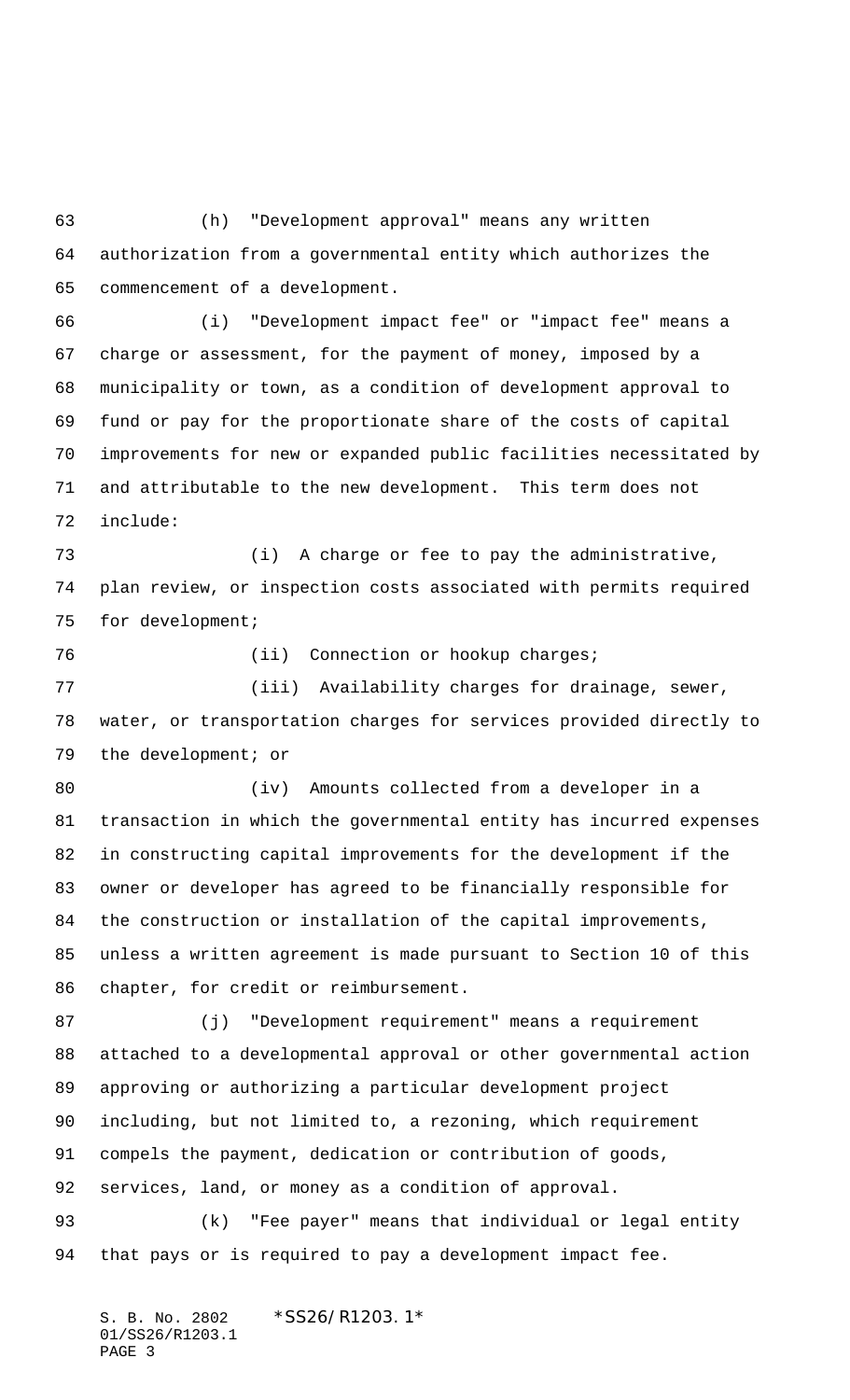(l) "Governmental entity" means a town or city of local government that is empowered in this enabling legislation to adopt a development impact fee ordinance.

(m) "Impact fee." See "development impact fee."

 (n) "Land use assumptions" means a description of the service area and projections of land uses, densities, intensities, and population in the service area over at least a twenty-year period.

 (o) "Level of service" means a measure of the relationship between service capacity and service demand for public facilities.

 (p) "Manufactured home" means a structure, constructed according to HUD/FHA mobile home construction and safety standards, transportable in one or more sections, which, in the traveling mode, is eight (8) feet or more in width or is forty (40) body feet or more in length, or when erected on site, is three hundred twenty (320) or more square feet, and which is built on a permanent chassis and designed to be used as a dwelling with or without a permanent foundation when connected to the required utilities, and includes the plumbing, heating, air conditioning and electrical systems contained therein, except that such term shall include any structure which meets all the requirements of this subsection except the size requirements and with respect to which the manufacturer voluntarily files a certification required by the secretary of housing and urban development and complies with the standards established under 42 USC 5401 et seq.

 (q) "Modular building" means any building or building component, other than a manufactured home, which is constructed according to standards contained in the Southern Standard Building Code, as adopted or any amendments thereto, which is of closed construction and is either entirely or substantially prefabricated or assembled at a place other than the building site.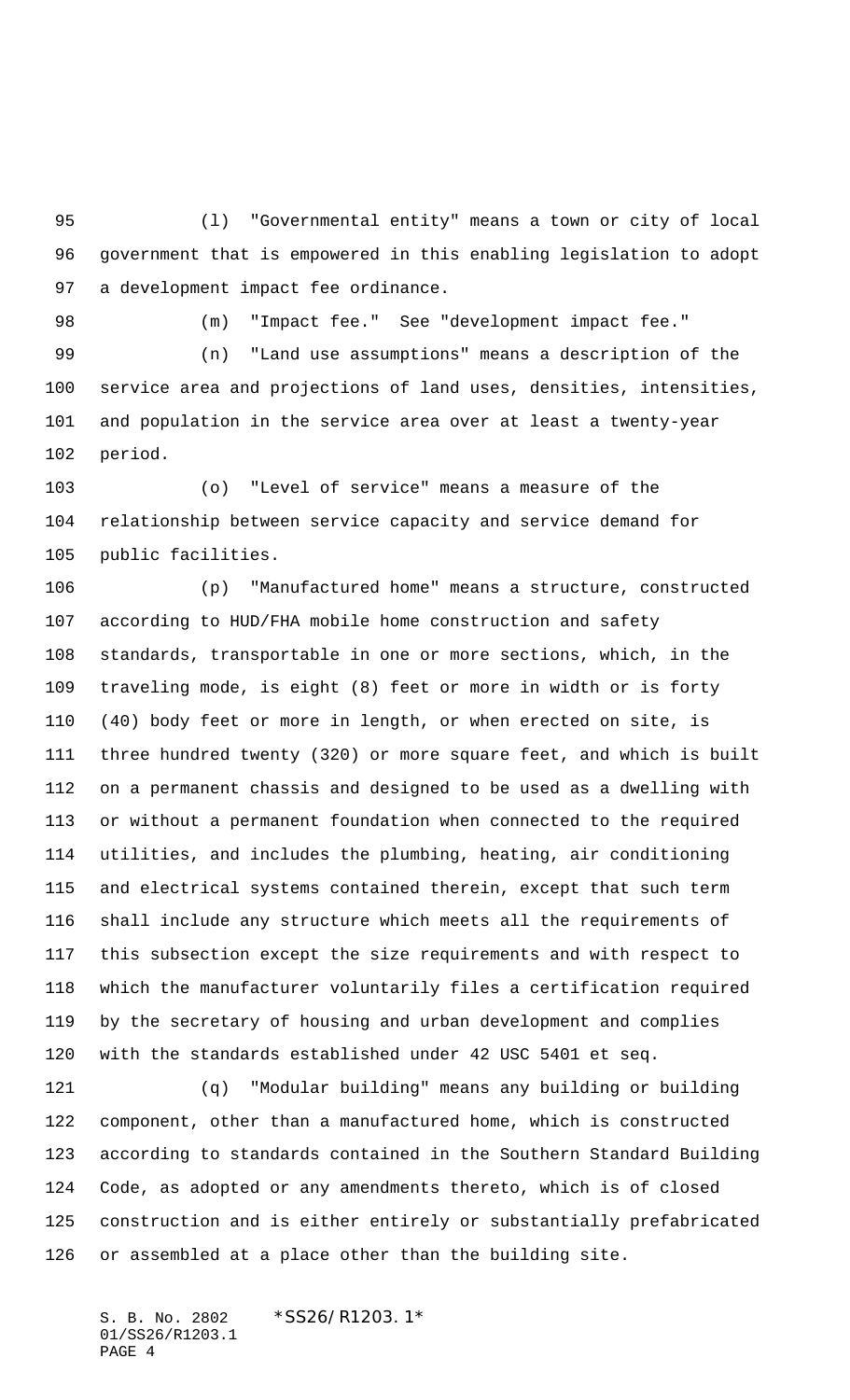(r) "Present value" means the total current monetary value of past, present, or future payments, contributions or dedications of goods, services, materials, construction or money. (s) "Project" means a particular development on an identified parcel of land. (t) "Project improvements" means site improvements and

 facilities that are planned and designed to provide service for a particular development project and that are necessary for the use and convenience of the occupants or users of the project.

 (u) "Proportionate share" means that portion of the cost of system improvements determined pursuant to Section 8 of this chapter which are proportionate to the service demands and needs of the project.

(v) "Public facilities" means:

141 (i) Water supply production, treatment, storage and distribution facilities;

 (ii) Wastewater collection, treatment and disposal facilities;

 (iii) Roads, streets and bridges, including rights-of-way, and traffic signals; and

 (iv) Storm water collection, retention, detention, treatment and disposal facilities.

 (w) "Service area" means any defined geographic area identified by a governmental entity or by intergovernmental agreement in which specific public facilities provide service to development within the area defined, on the basis of sound planning or engineering principals, or both.

S. B. No. 2802 \*SS26/R1203.1\* 01/SS26/R1203.1 PAGE 5 (x) "Service unit" means a standardized measure of consumption, use, generation or discharge attributable to an individual unit of development calculated in accordance with generally accepted engineering or planning standards for a particular category of capital improvements. "Service unit" does not include alterations made to existing single family homes.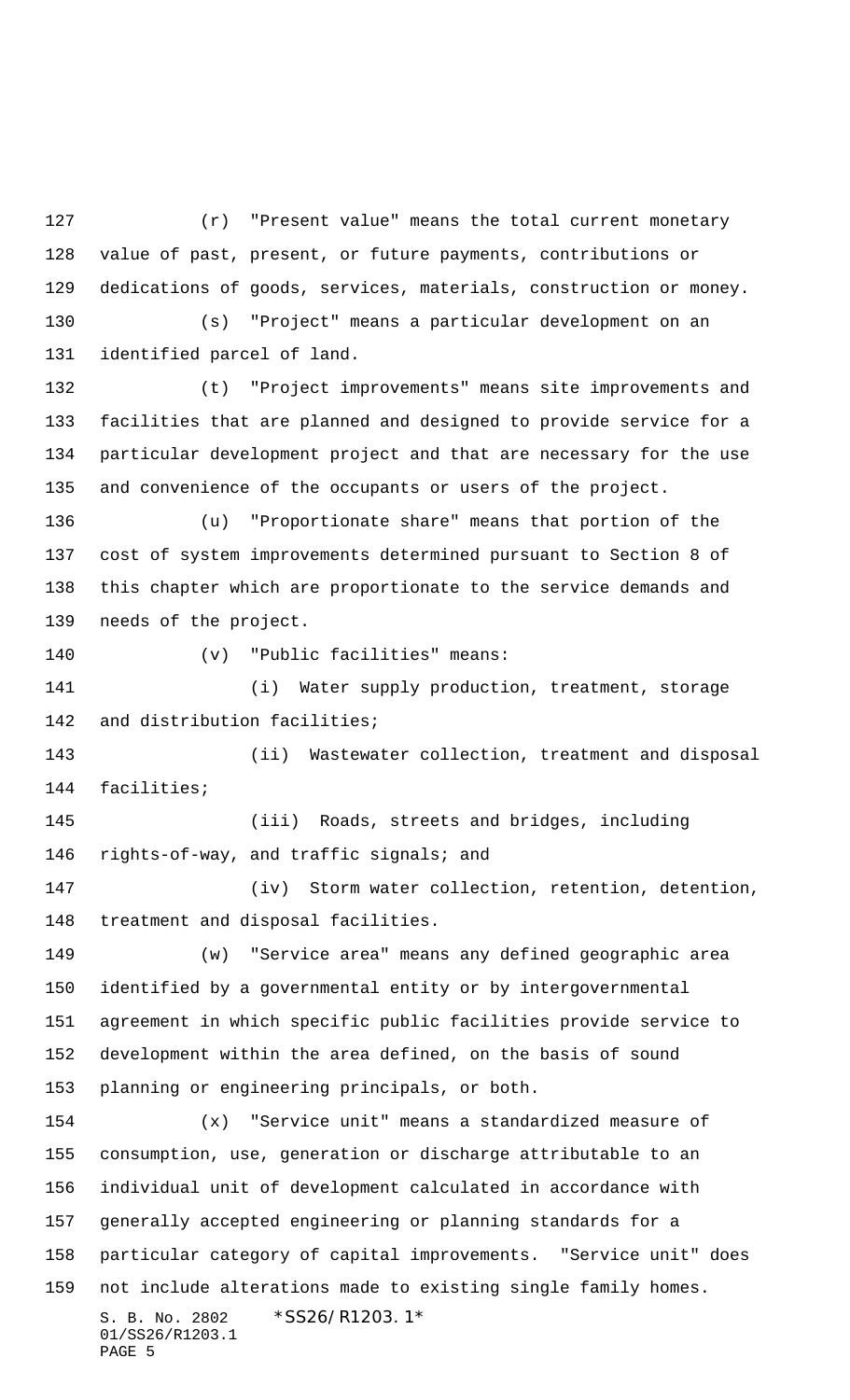(y) "System improvements," in contrast to project improvements, means capital improvements to public facilities which are designed to provide service to a service area. (z) "System improvement costs" means costs incurred for construction or reconstruction of system improvements, including design, acquisition, engineering and other costs directly attributable thereto. System improvement costs do not include: (i) Construction, acquisition or expansion of public facilities other than capital improvements identified in the capital improvements plan; (ii) Repair, operation or maintenance of existing 171 or new capital improvements; (iii) Upgrading, updating, expanding or replacing existing capital improvements to serve existing development in order to meet stricter safety, efficiency, environmental or 175 regulatory standards; (iv) Upgrading, updating, expanding or replacing existing capital improvements to provide better service to existing development; (v) Administrative and operating costs of the governmental entity. (vi) Principal payments and interest or other finance charges on bonds or other indebtedness except financial obligations issued by or on behalf of the governmental entity to finance capital improvements identified in the capital improvements plan. SECTION 4. **Minimum standards and requirements for development impact fees ordinances**. Governmental entities which comply with the requirements of this chapter may impose, by ordinance, development impact fees specifically recognized in this chapter as a condition of development approval on all developments.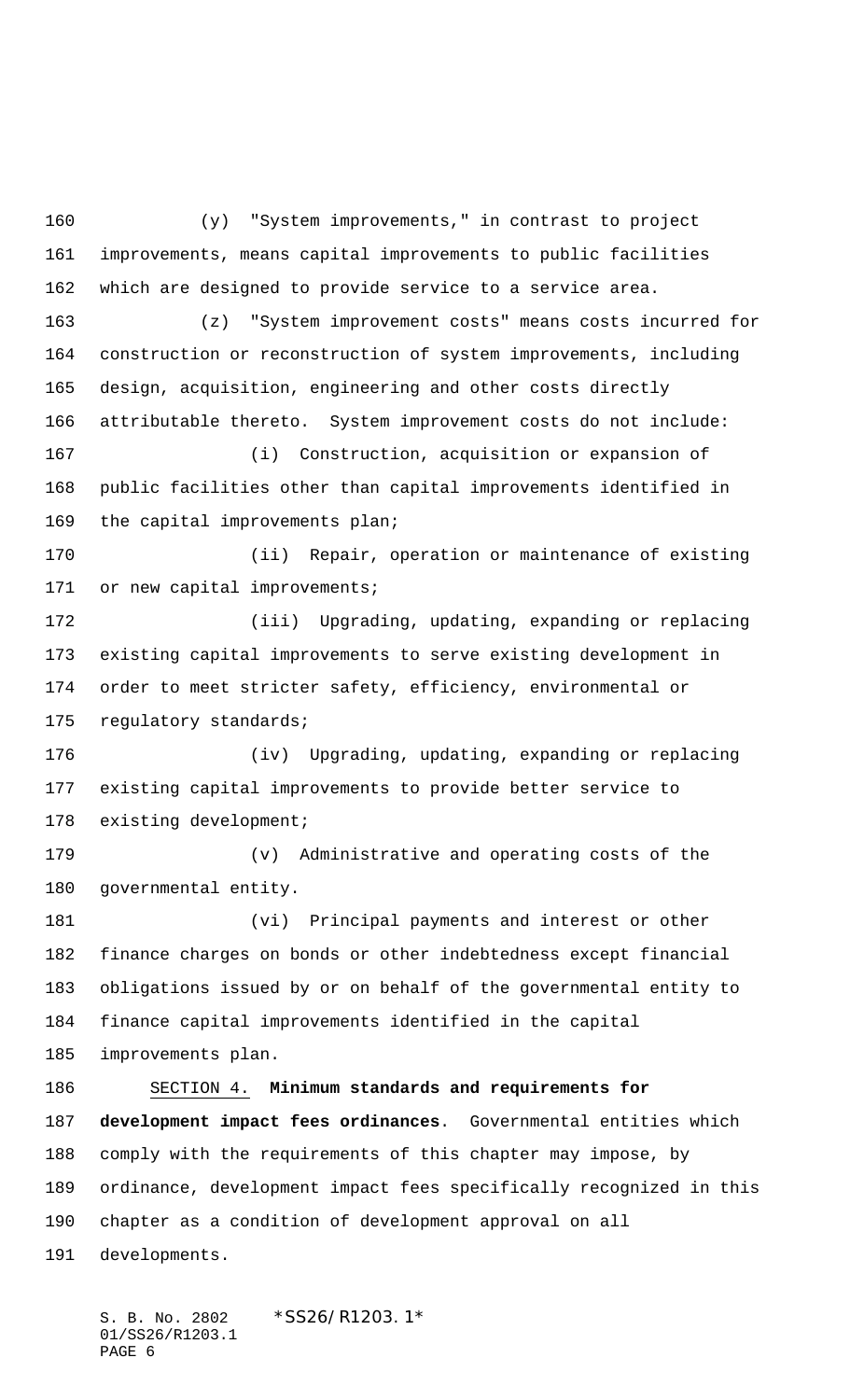(a) A development impact fee shall not exceed a proportionate share of the cost of system improvements determined in accordance with Section 8 of this chapter. Development impact fees shall be based on actual system improvement costs or reasonable estimates of such costs supported by sound engineering studies.

 (b) A development impact fee shall be calculated on the basis of levels of service for public facilities adopted in the development impact fee ordinance of the governmental entity that are applicable to existing development as well as new growth and development. The construction, improvement, expansion or enlargement of new or existing public facilities for which a development impact fee is imposed must be directly attributable to the capacity demands generated by the new development.

 (c) A development impact fee ordinance shall specify the point in the development process at which the development impact fee shall be collected. The development impact fee may be collected no earlier than the final of a final plat, or the issuance of a building permit or a manufactured home installation permit, or as may be agreed by the developer and the governmental entity.

 (d) A development impact fee ordinance shall be adopted in accordance with the procedural requirements of Section 7 of this chapter.

 (e) A development impact fee ordinance shall include a provision permitting individual assessments of development impact fees under guidelines established in the ordinance.

S. B. No. 2802 \*SS26/R1203.1\* 01/SS26/R1203.1 PAGE 7 (f) A development impact fee ordinance shall provide a process whereby a governmental entity shall provide a written certification of the amount of development impact fee(s) that are due for a particular project, which shall establish the development impact fee for a period of five (5) years from the date of the certification. The certification shall include an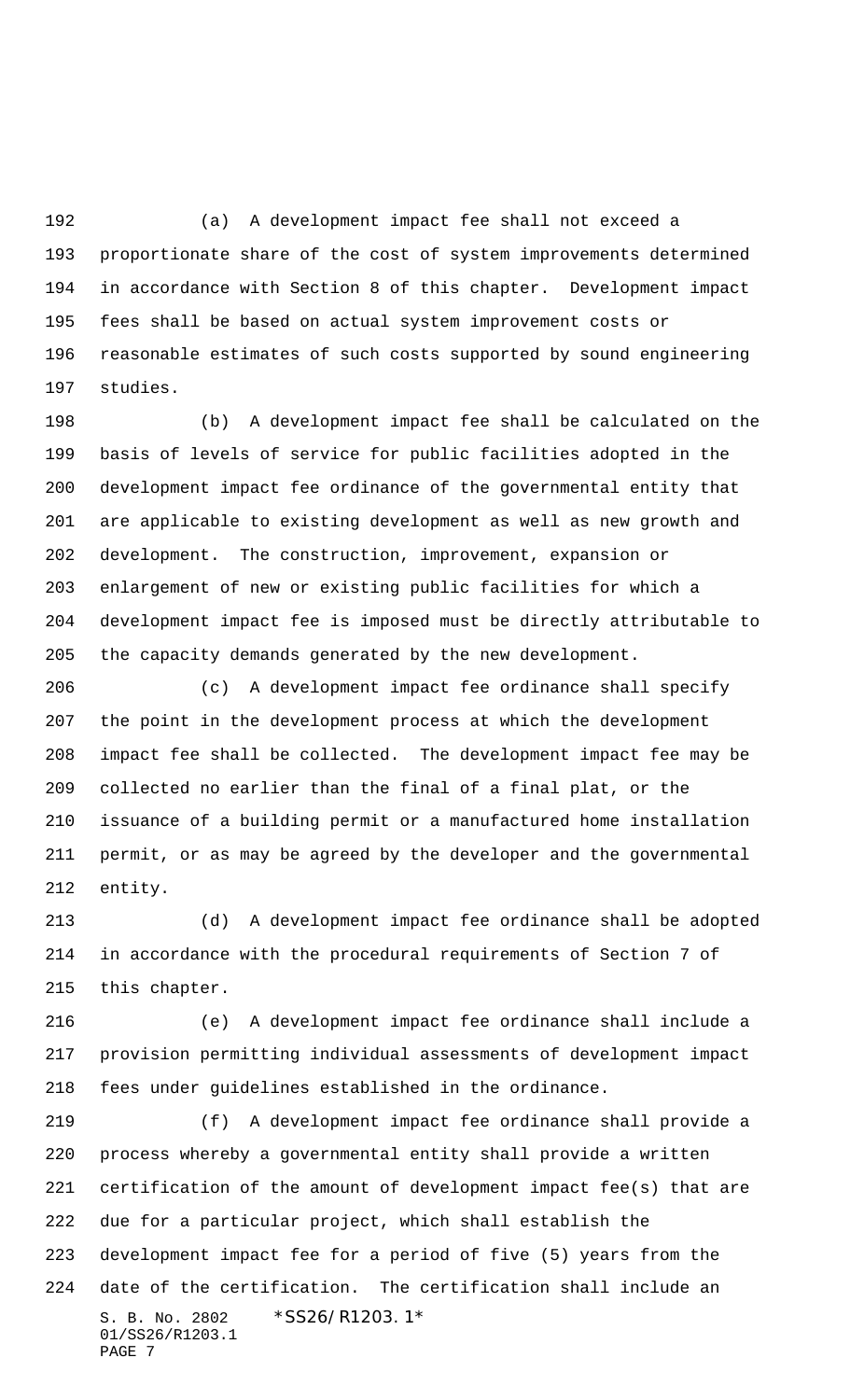explanation of the calculation of the impact fee including an explanation of factors considered under Section 8 of this chapter. The certification shall also specify the system improvement(s) for which the impact fee is intended to be used.

 (g) A development impact fee ordinance shall include a provision for credits in accordance with the requirements of Section 10 of this chapter.

 (h) A development impact fee ordinance shall include a provision prohibiting the expenditure of development impact fees except in accordance with the requirements of Section 11 of this chapter.

 (i) A development impact fee ordinance may provide for the imposition of a development impact fee for system improvement costs incurred subsequent to adoption of the ordinance to the extent that new growth and development will be served by the system improvements.

 (j) A development impact fee ordinance may exempt all or part of a particular development project from development impact fees provided that such project is determined to create affordable housing, provided that the public policy which supports the exemption is contained in the governmental entity's comprehensive plan and provided that the exempt development's proportionate share of system improvements is funded through a revenue source other than development impact fees.

 (k) A development impact fee ordinance shall provide that development impact fees shall only be spent for the category of system improvements for which the fees were collected and within the service area in which the project is located.

 (l) A development impact fee ordinance shall provide for a refund of development impact fees in accordance with the requirements of Section 12 of this chapter.

S. B. No. 2802 \*SS26/R1203.1\* 01/SS26/R1203.1 PAGE 8 (m) A development impact fee ordinance shall establish a procedure for timely processing of applications for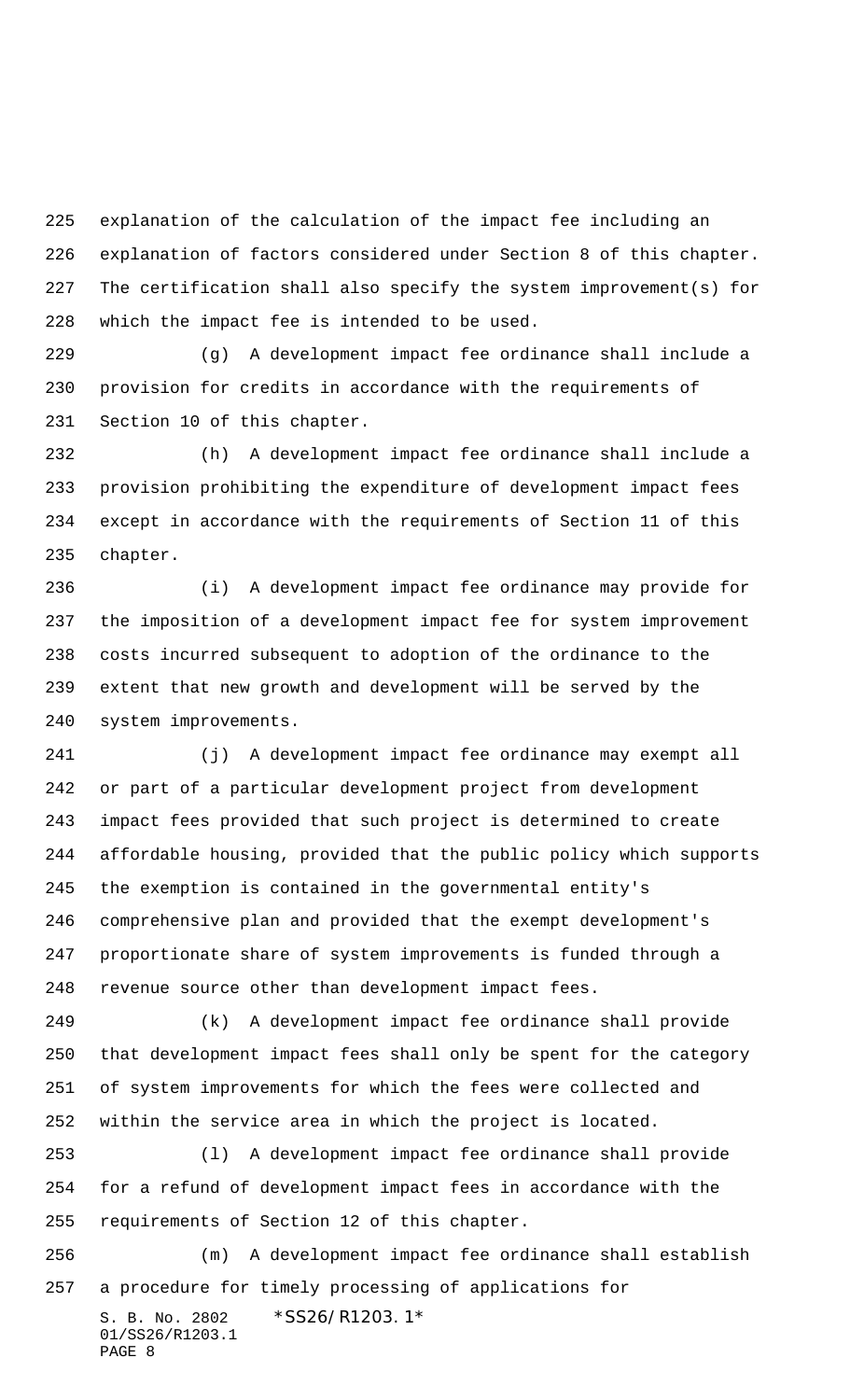determination by the governmental entity regarding development impact fees applicable to a project, individual assessment of development impact fees, and credits or reimbursements to be allowed or paid under Section 10 of this chapter.

 (n) A development impact fee ordinance shall provide for appeals regarding development impact fees in accordance with the requirements of Section 13 of this chapter.

 (o) A development impact fee ordinance must provide a detailed description of the methodology by which costs per service unit are determined. The methodology must include the following provisions:

 The development impact fee per service unit may not exceed the amount determined by dividing the costs of the capital improvements described in Section 9 of this chapter, by the total number of projected service units described in Section 9 of this chapter. If the number of new service units projected over a reasonable period of time is less than the total number of new service units shown by the approved land use assumptions at full development of the service area, the maximum impact fee per service unit shall be calculated by dividing the costs of the part of the capital improvements necessitated by and attributable to the projected new service units described in Section 9 of this chapter, by the total projected new service units described in that section.

 (p) A development impact fee shall include a description of acceptable levels of service for system improvements.

S. B. No. 2802 \*SS26/R1203.1\* 01/SS26/R1203.1 PAGE 9 (q) A development impact fee ordinance shall include a schedule of development impact fees for various land uses per unit of development. The ordinance shall provide that a developer shall have the right to elect to pay a project's proportionate share of system improvement costs by payment of development impact fees according to the fee schedule as full and complete payment of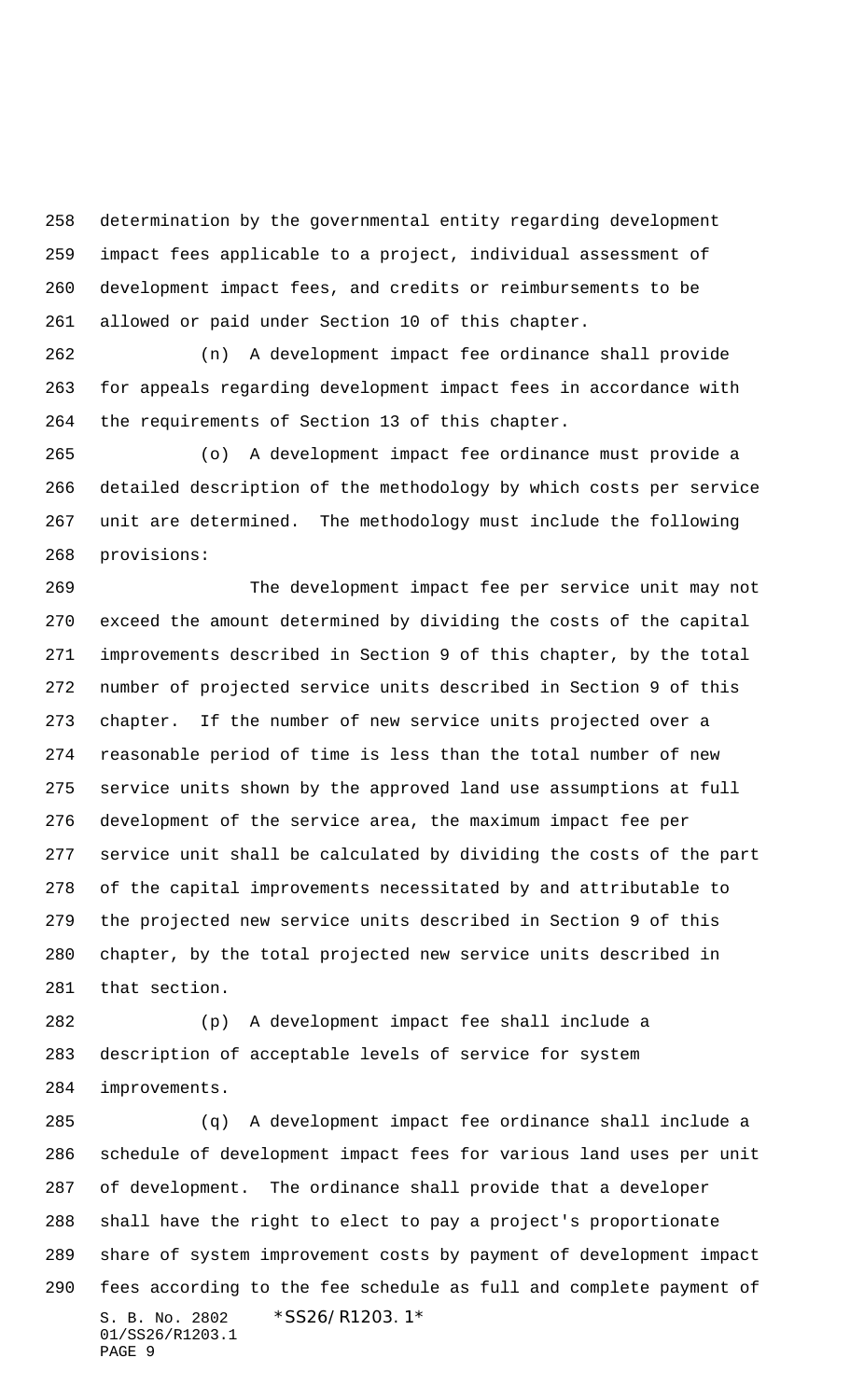the development project's proportionate share of system improvement costs, except as provided in Section 15 of this chapter.

 (r) After payment of the development impact fees or execution of an agreement for payment of development impact fees, additional development impact fees or increases in fees may not be assessed unless the number of service units increases or the scope or schedule of the development changes. In the event of an increase in the number of service units or schedule of the development changes, the additional development impact fees to be imposed are limited to the amount attributable to the additional service units or change in scope of the development.

 (s) No system for the calculation of development impact fees shall be adopted which subjects any development to double payment of impact fees.

 (t) A development impact fee ordinance shall exempt from development impact fees the following activities:

 (i) Rebuilding the same amount of floor space of a structure which was destroyed by fire or other catastrophe, providing the structure is rebuilt and ready for occupancy within three (3) years of its destruction;

 (ii) Remodeling or repairing a structure which 313 does not increase the number of service units;

 (iii) Replacing a residential unit, including a manufactured home, with another residential unit on the same lot, provided that the number of service units does not increase; (iv) Placing a temporary construction trailer or office on a lot;

 (v) Constructing an addition on a residential 320 structure which does not increase the number of service units; and (vi) Adding uses that are typically accessory to residential uses, such as tennis courts or clubhouse, unless it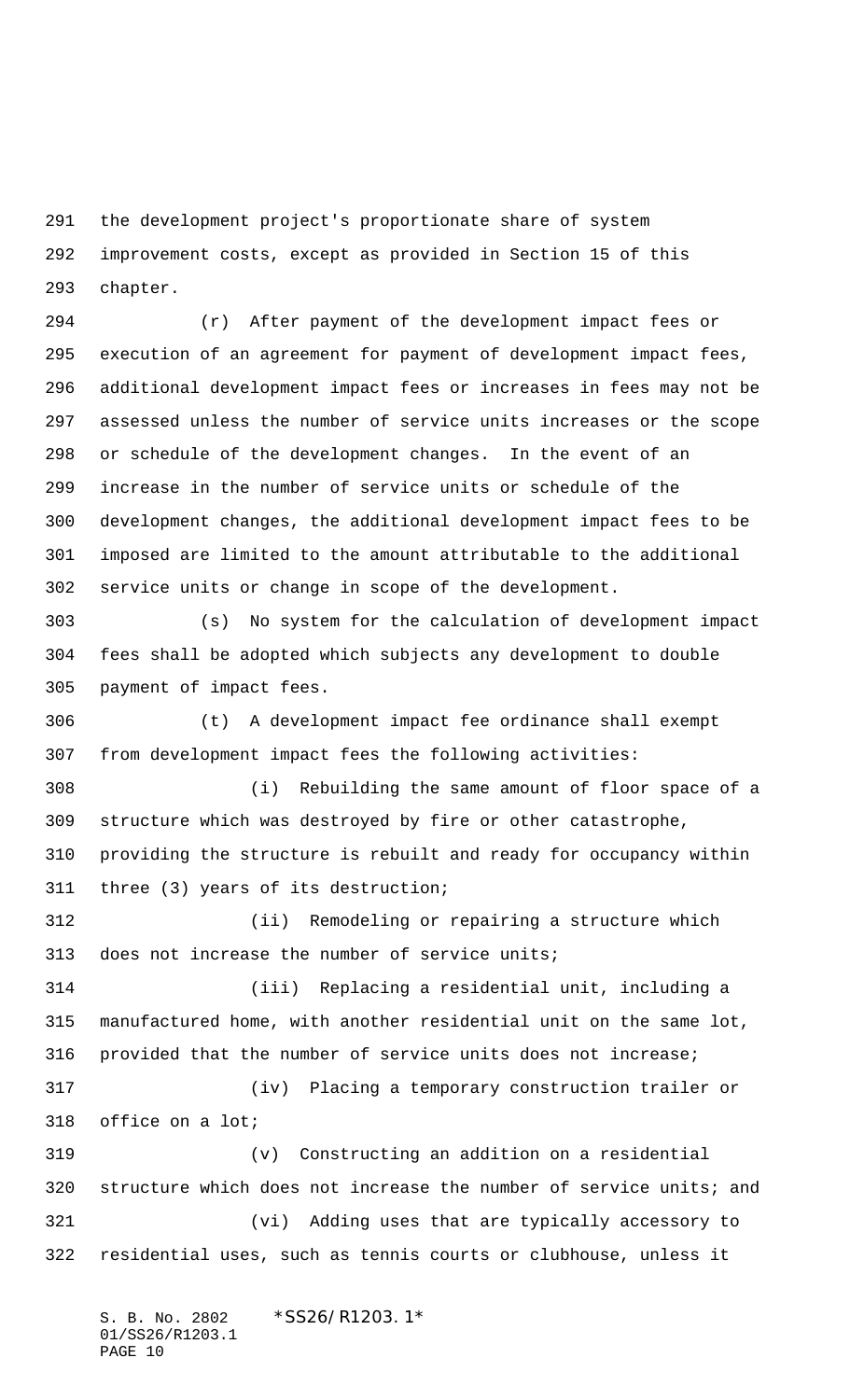can be clearly demonstrated that the use creates a significant impact on the capacity of system improvements.

 (u) A development impact fee will be assessed for installation of a modular building or manufactured home unless the fee payer can demonstrate by documentation such as utility bills and tax records, either:

 (i) That a modular building or manufactured home was legally in place on the lot or space prior to the effective date of the development impact fee ordinance; or

 (ii) That a development impact fee has been paid previously for the installation of a modular building, manufactured home or recreational vehicle on that same lot or space.

 (v) A development impact fee ordinance shall provide for the calculation of a development impact fee in accordance with generally accepted accounting principles. A development impact fee shall not be deemed invalid because payment of the fee may result in an incidental benefit to owners or developers within the service area other than the person paying the fee.

 (w) A development impact fee ordinance shall include a description of acceptable levels of service for system improvements.

 SECTION 5. **Intergovernmental agreements.** Governmental entities which are jointly affected by development are authorized to enter into intergovernmental agreements with each other for the purpose of developing joint plans for capital improvements or for the purpose of agreeing to collect and expend development impact fees for system improvements, or both, provided that such agreement complies with all applicable state laws. Governmental entities are also authorized to enter into agreements with the Mississippi Department of Transportation for the expenditure of development impact fees pursuant to a developer's agreement under Section 15 of this chapter.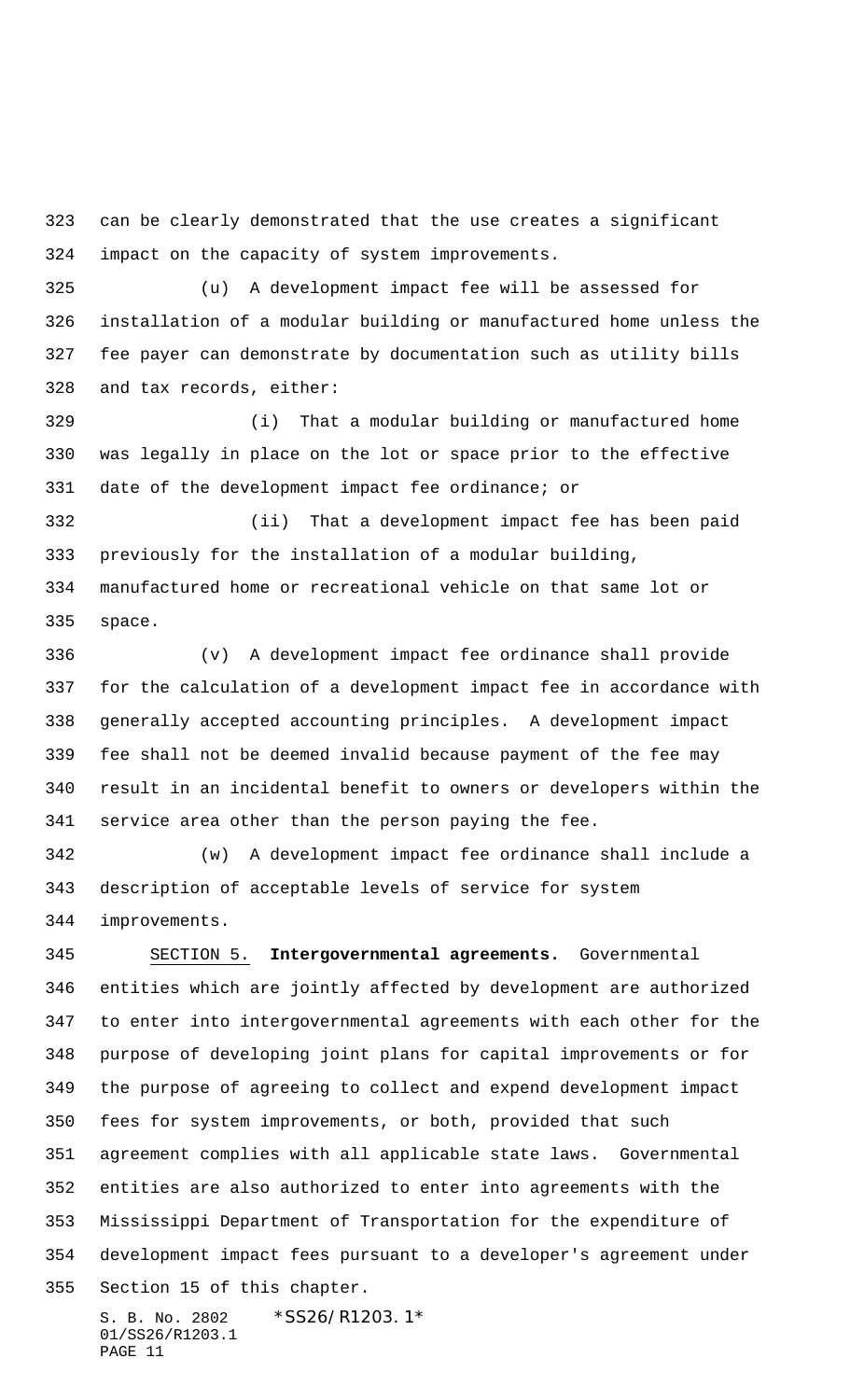SECTION 6. **Development impact fee advisory committee.** (1) A governmental entity that is considering or that has adopted a development impact fee ordinance shall establish a development impact fee advisory committee, composed of not fewer than five (5), but no more than seven (7), members appointed by the governing authority of the governmental entity. Members of the advisory committee may not include elected officials or employees of the governmental entity. At least forty percent (40%) of the members must be active in the business of development, building, or other real estate related professional work.

 (2) An existing planning or planning and zoning commission may serve as the development impact fee advisory committee if the membership criteria in this subsection (1) are met.

 (3) The development impact fee advisory committee shall serve in an advisory capacity and is established to:

 (a) Assist the governmental entity in adopting land use assumptions;

 (b) Review the capital improvements plan and proposed amendments, and file written comments;

 (c) Monitor and evaluate implementation of the capital improvements plan;

 (d) File periodic reports, at least annually, with respect to the capital improvements plan and report to the governmental entity any perceived inequities or improprieties in implementing the plan or imposing the development impact fees;

 (e) Advise the governmental entity of the need to update or revise land use assumptions, capital improvements plan, and 383 development impact fees; and

 (f) Monitor and evaluate implementation of the development impact fee ordinance and expenditure of impact fees pursuant thereto.

S. B. No. 2802 \*SS26/R1203.1\* 01/SS26/R1203.1 PAGE 12 (4) The governmental entity shall make available to the advisory committee, upon request, all financial and accounting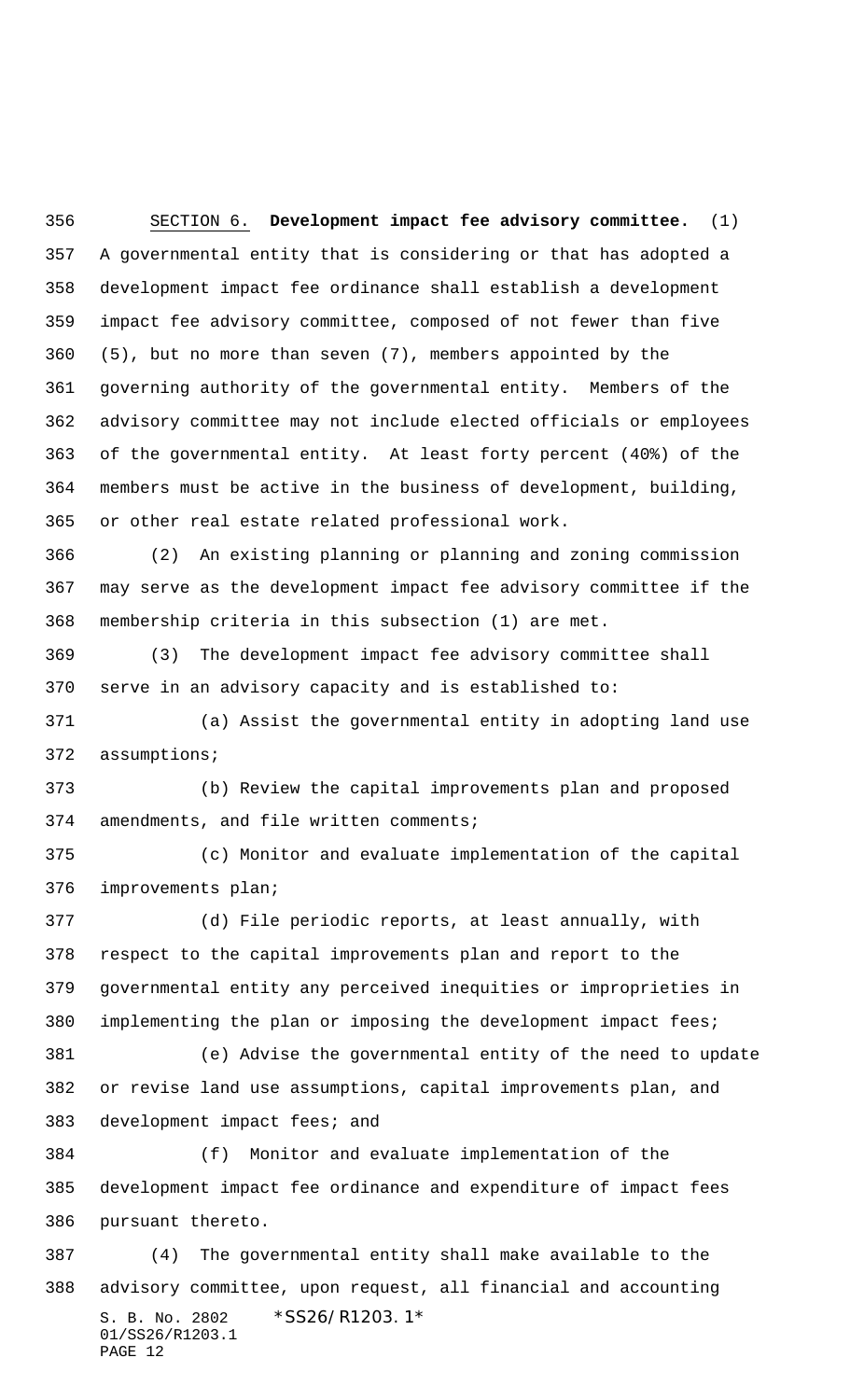information, professional reports in relation to other development and implementation of land use assumptions, the capital

improvements plan, and periodic updates of the capital

improvements plan.

 (5) The governmental entity shall provide administrative support to the advisory committee, to the extent necessary to allow the advisory committee to prudently and timely allow the committee to perform all of the functions described in this section.

 SECTION 7. **Procedure for the imposition of development impact fees.** (1) A development impact fee shall be imposed by a governmental entity in compliance with the provisions set forth in this section.

 (2) A capital improvements plan shall be developed in coordination with the development impact fee advisory committee utilizing the land use assumptions most recently adopted by the appropriate land use planning agency or agencies.

S. B. No. 2802 \*SS26/R1203.1\* 01/SS26/R1203.1 PAGE 13 (3) At least one (1) public hearing shall be held to consider adoption, amendment, or repeal of a capital improvements plan. Two (2) notices, at least one (1) week apart, of the time, place and purpose of the hearing shall be published not less than fifteen (15) nor more than thirty (30) days before the scheduled date of the hearing, in a newspaper of general circulation within the jurisdiction of the governmental entity. A second notice of the hearing on adoption of the capital improvements plan, containing the same information, shall be published in the same manner at least seven (7) days before the scheduled date of the hearing. Such notices shall also include a statement that the governmental entity shall make available to the public, upon request, the following: proposed land use assumptions, a copy of the proposed capital improvements plan or amendments thereto, and a statement that any member of the public affected by the capital improvements plan or amendments shall have the right to appear at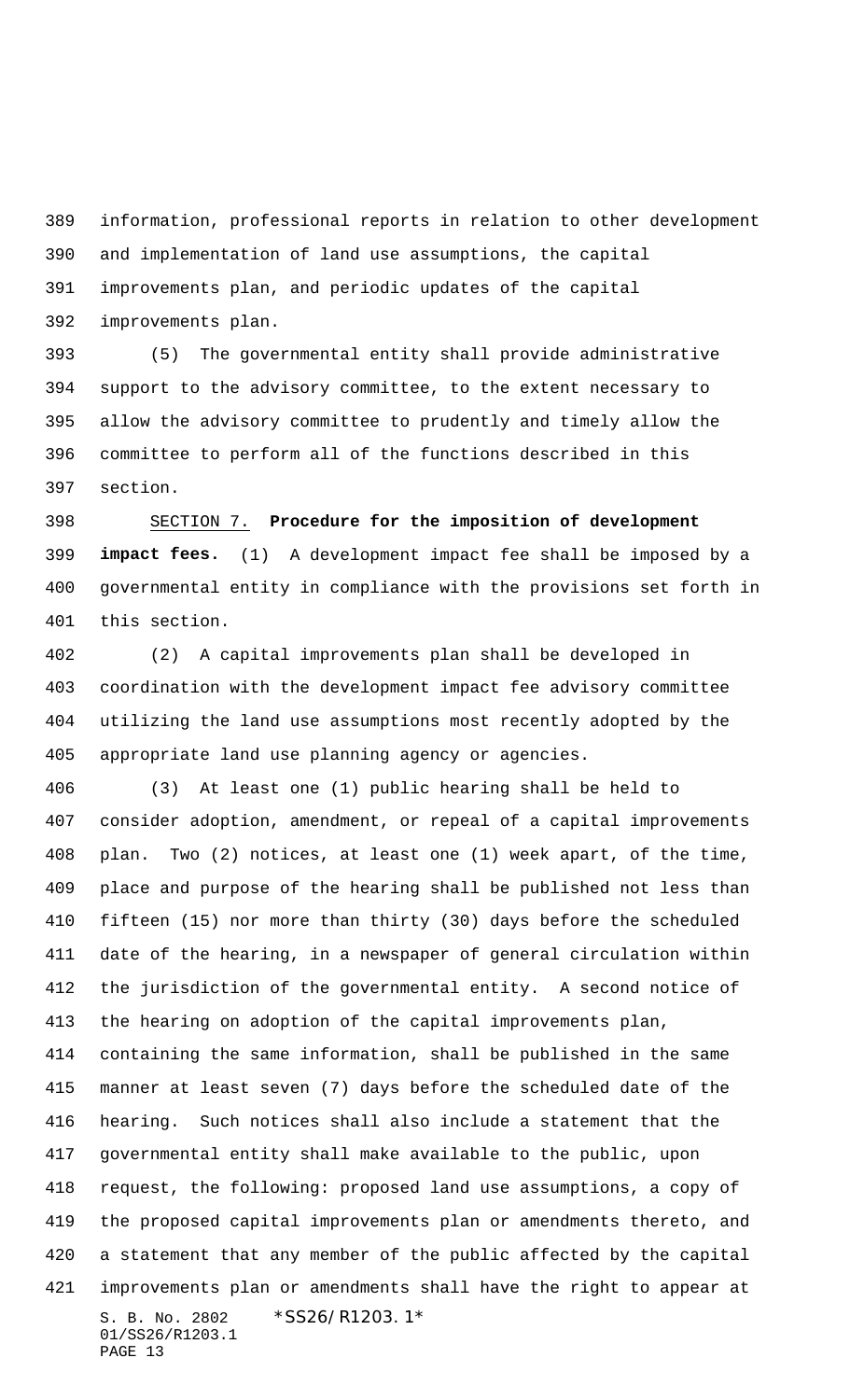the public hearing and present evidence regarding the proposed capital improvements plan or amendments. The governmental entity shall send notice of the intent to hold a public hearing by mail to any person who has requested in writing notification of the hearing date at least fifteen (15) days prior to the hearing date, provided that the governmental entity may require that any person making such request renew the request for notification, not more frequently than once each year, in accordance with a schedule determined by the governmental entity, in order to continue receiving such notices.

 (4) If the governmental entity makes a material change in the capital improvements plan or amendment, further notice and hearing shall be provided before the governmental entity adopts the revision and notice of the proposed change given as set forth in subsection (3) of this section.

 (5) Following adoption of the initial capital improvements plan, a governmental entity shall conduct a public hearing to consider adoption of an ordinance authorizing the imposition of development impact fees or any amendment thereof. Notice of the hearing shall be provided in the same manner as set forth in subsection (3) of this section for adoption of a capital improvements plan.

 (6) Nothing contained in this section shall be construed to alter the procedures for adoption of an ordinance by the governmental entity. Provided, however, a development impact fee ordinance shall not be adopted as an emergency measure and shall not take effect earlier than thirty (30) days subsequent to adoption.

S. B. No. 2802 \*SS26/R1203.1\* 01/SS26/R1203.1 PAGE 14 SECTION 8. **Proportionate share of determination.** (1) All development impact fees shall be based on a reasonable and equitable formula or method under which the development impact fee imposed does not exceed a proportionate share of the costs incurred or to be incurred by the governmental entity in providing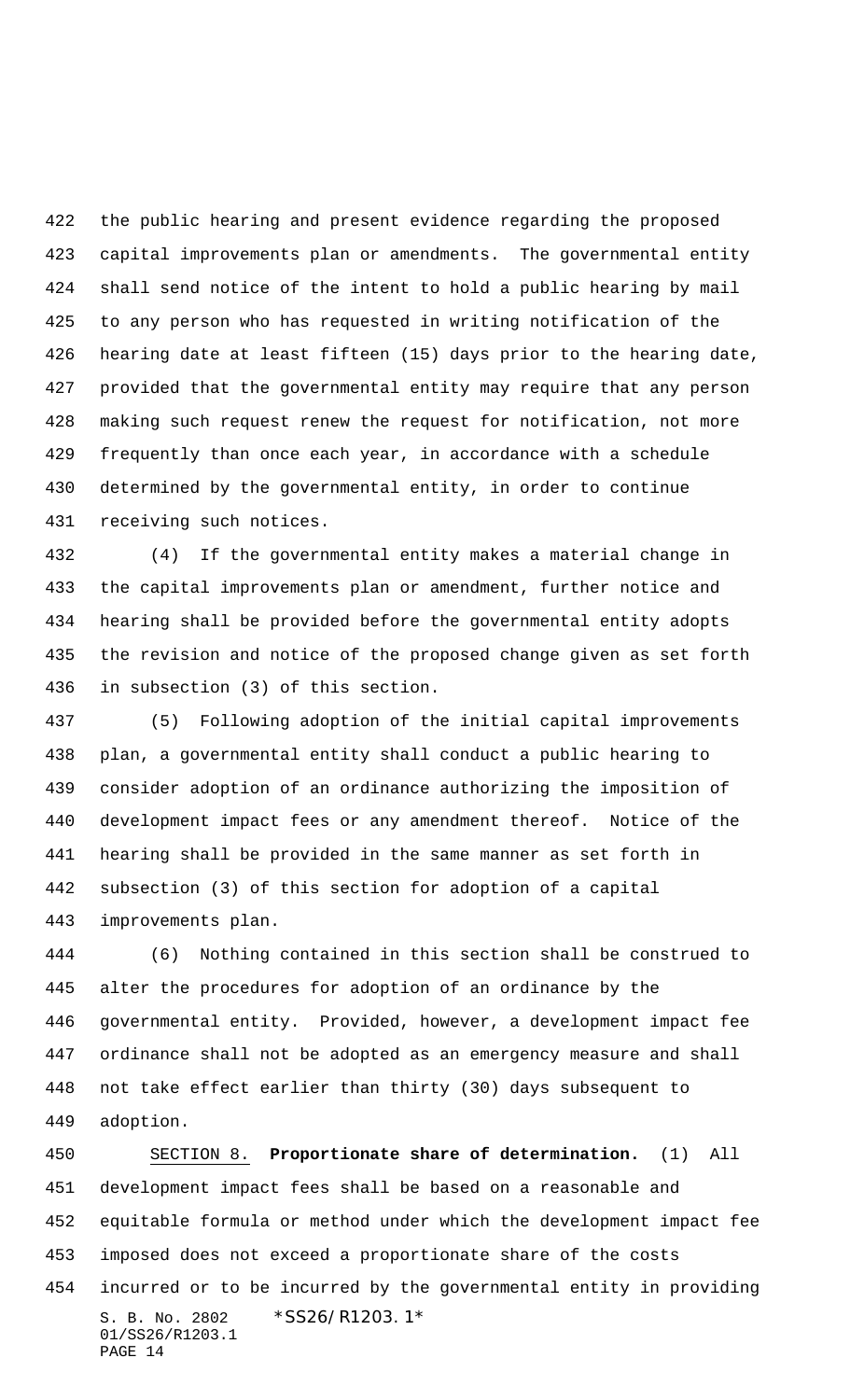new or expanded public facilities to serve the new development. The proportionate share is the cost attributable to the new development after the governmental entity considers the following: (a) any appropriate credit, offset or contribution of money, dedication of land, or construction of system improvements; (b) payments reasonably anticipated to be made by or as a result of a new development in the form of user fees, debt service payments, or taxes of every type, which are dedicated for system improvements for which development impact fees would otherwise be imposed; and (c) all other available sources of funding such system improvements.

 (2) In determining the proportionate share of the cost of system improvements to be paid by the developer, the following factors at a minimum shall be considered by the governmental entity imposing the development impact fee.

 (a) The cost of existing system improvements within the service area or areas;

 (b) The means by which existing system improvements have been financed;

 (c) The extent to which the new development will contribute to the cost of system improvements through taxation, assessment, or developer or landowner contributions, or has previously contributed to the cost of system improvements through developer or landowner contribution.

 (d) The extent to which the new development is required to contribute to the cost of existing system improvements in the future.

 (e) The extent to which the new development should be credited for providing system improvements, without charge to 484 other properties within the service area or areas;

 (f) The time and price differential inherent in a fair comparison of fees paid at different times; and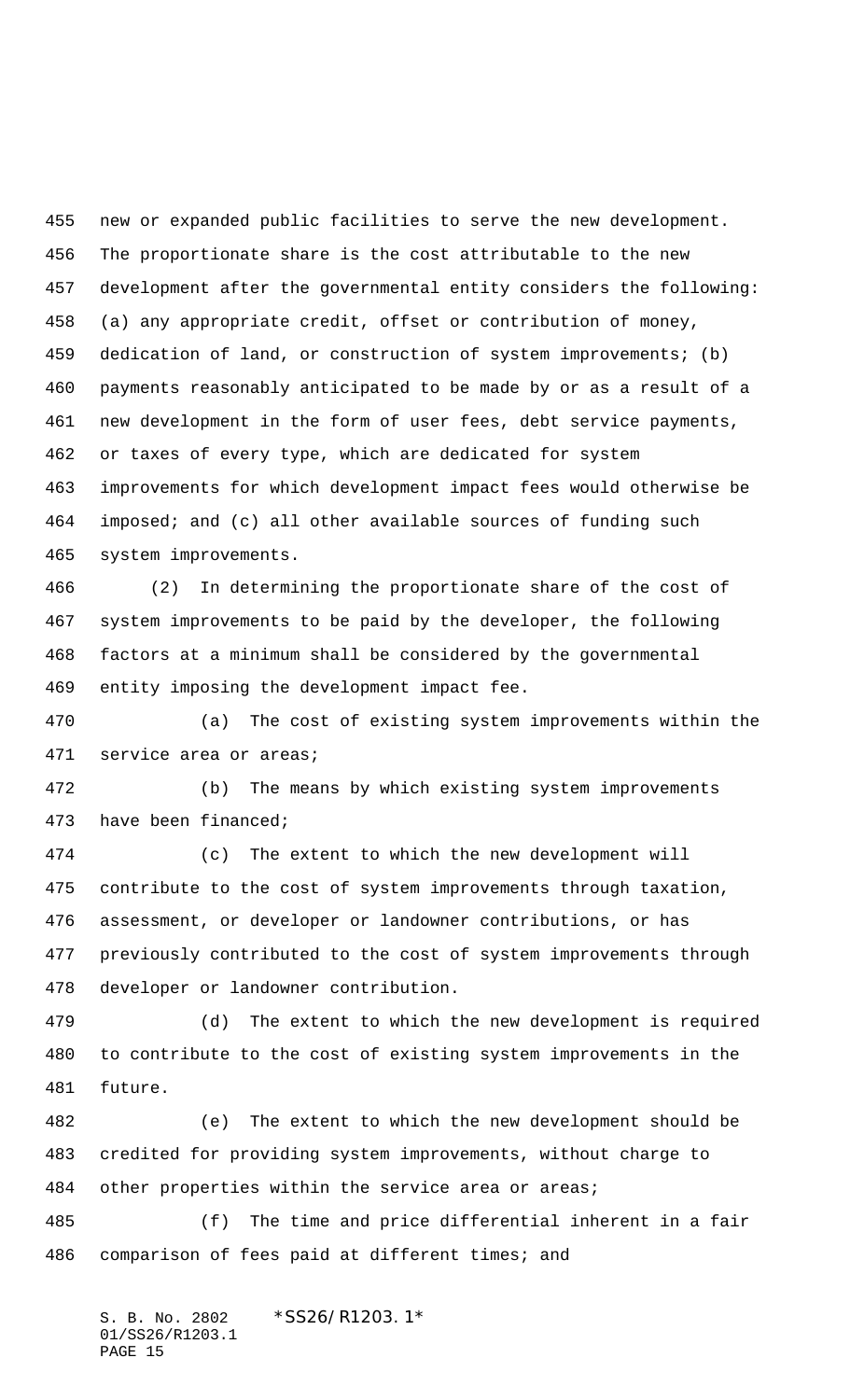(g) The availability of other sources of funding system improvements including, but not limited to, user charges, general tax levies, intergovernmental transfers, and special taxation. The governmental entity shall develop a plan for alternative sources of revenue.

 (3) The governmental entity may not include in the development and assessment of a development impact fee the expenses associated with the development or amendment of a capital improvements plan or any other administrative expenses associated with the establishment and operation of a development impact fee program.

 (4) A developer may not be required to pay more than his proportionate share of the costs of the project or to oversize his facilities for use of others outside of the project without fair and commensurate compensation, credit or reimbursement being made at the time payment of the impact fee is required of the developer.

 SECTION 9. **Capital improvements plan.** (1) Each governmental entity intending to impose a development impact fee shall first prepare a capital improvements plan.

 For governmental entities required to undertake comprehensive planning pursuant to Title 17, Chapter 1, Mississippi Code of 1972, such capital improvements plan shall be prepared and adopted according to the requirements contained in the local planning act, Title 17, Chapter 1, Mississippi Code of 1972, and shall be included as an element of the comprehensive plan. The capital improvements plan shall be prepared by qualified professionals in fields relating to finance, engineering, planning and transportation. The persons preparing the plan shall consult with the development impact fee advisory committee. The capital improvements plan shall contain all of the

following: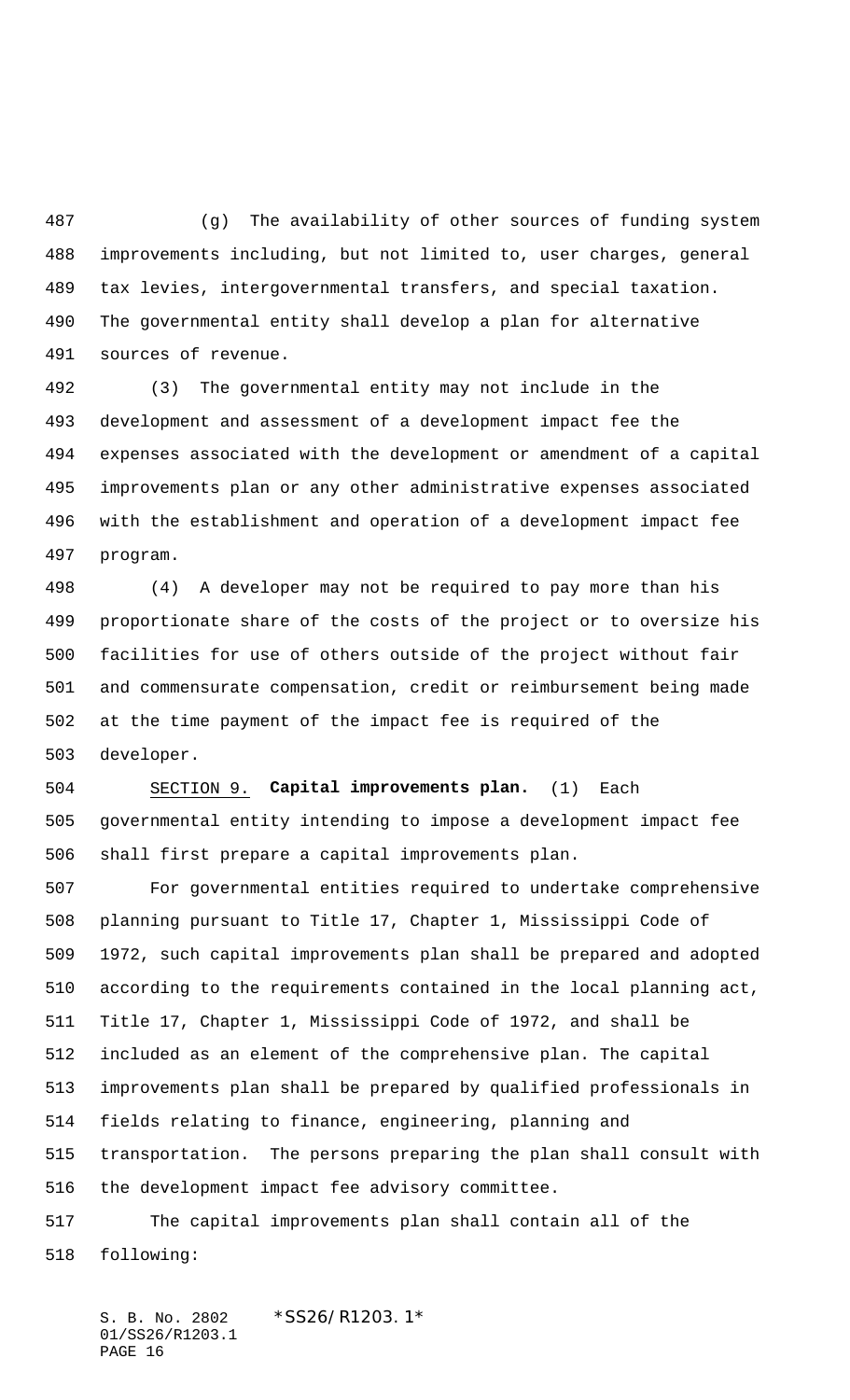(a) A general description of all existing public facilities and their existing deficiencies within the service area or areas of the governmental entity and a reasonable estimate of all costs and a plan to develop the funding resources related to curing the existing deficiencies including, but not limited to, the upgrading, updating, improving, expanding or replacing of such facilities to meet existing needs and usage;

 (b) A commitment by the governmental entity to use other available sources of revenue to cure existing system deficiencies where practical;

 (c) An analysis of the total capacity, the level of current usage, and commitments for usage of capacity of existing capital improvements, which shall be prepared by a qualified professional planner or by a qualified engineer licensed to perform engineering services in this state;

 (d) A description of the land use assumptions by the governmental entity;

 (e) A definitive table establishing the specific level or quantity of use, consumption, generation or discharge of a service unit for each category of system improvements and an equivalency or conversion table establishing the ratio of a service unit to various types of land uses, including residential, commercial, agricultural and industrial;

 (f) A description of all system improvements and their costs necessitated by and attributable to new development in each service area based on the approved land use assumptions, to provide a level of service not to exceed the level of service adopted in the development impact fee ordinance;

 (g) The total number of service units necessitated by and attributable to new development within each service area based on the approved land use assumptions and calculated in accordance with generally accepted engineering or planning criteria;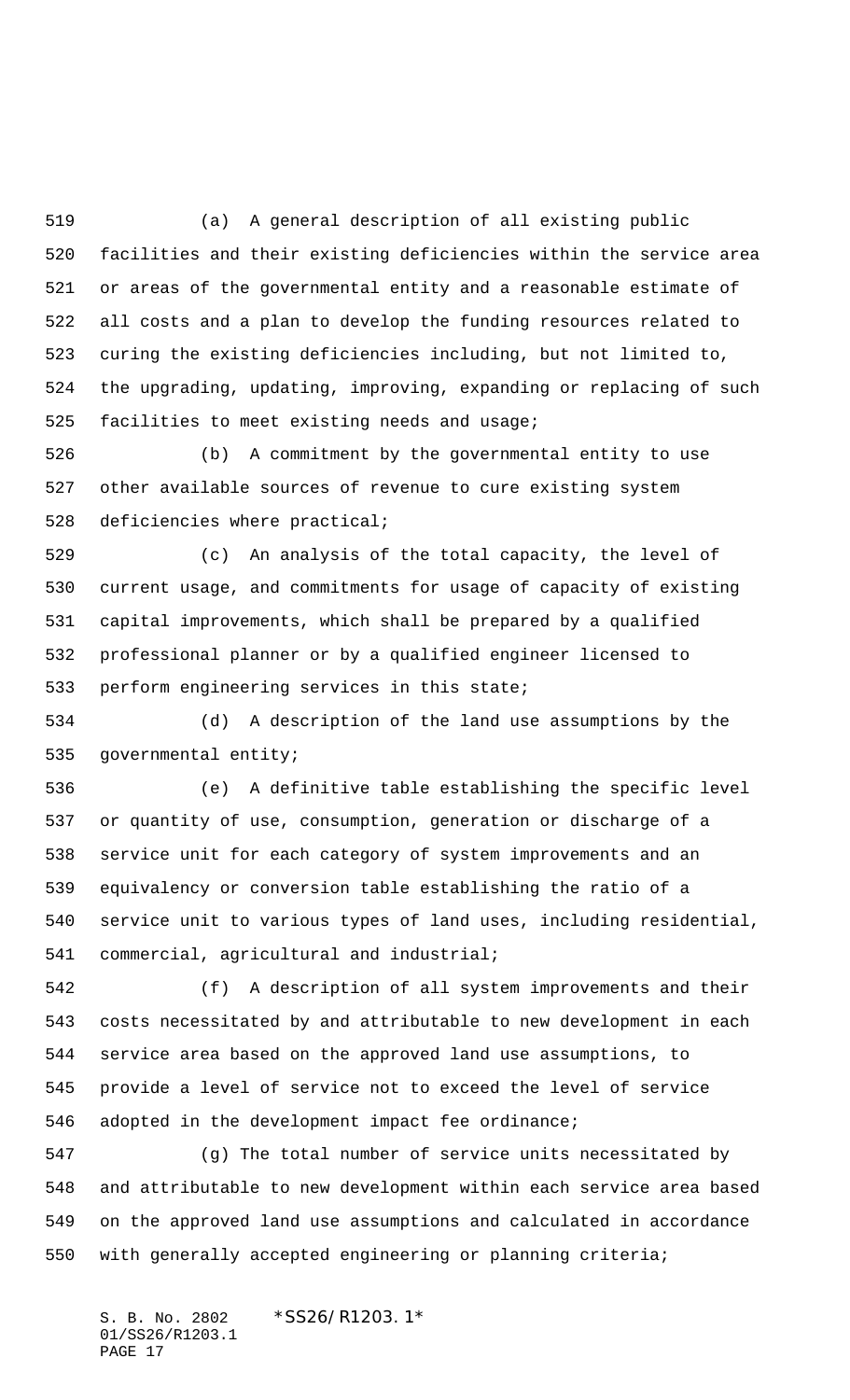(h) The projected demand for system improvements required by new service units projected over a reasonable period of time not to exceed twenty (20) years, but no less than ten (10) years.

 (i) Identification of all sources and levels of funding available to the governmental entity for the financing of the system improvements;

 (j) If the proposed system improvements include the improvement of public facilities under the jurisdiction of the State of Mississippi or another governmental entity, then an agreement between governmental entities shall specify the reasonable share of funding by each unit, provided the governmental entity authorized to impose development impact fees shall not assume more than its reasonable share of funding joint improvements, nor shall the agreement permit expenditure of development impact fees by a governmental entity which is not authorized to impose development impact fees unless such expenditure is pursuant to a developer agreement under Section 15 of this chapter; and

 (k) A schedule setting forth dates for commencing and completing construction of all improvements identified in the capital improvements plan.

 (2) The governmental entity imposing a development impact fee shall update the capital improvements plan at least once every five (5) years. The five-year period shall commence from the date of the original adoption of the capital improvements plan. The updating of the capital improvements plan shall be made in accordance with procedures set forth in this section.

 (3) The governmental entity must annually adopt a capital improvements plan budget.

 (4) A statement that development impact fees shall not be used to cure deficiencies in existing public facilities within the service area or areas of the governmental entity.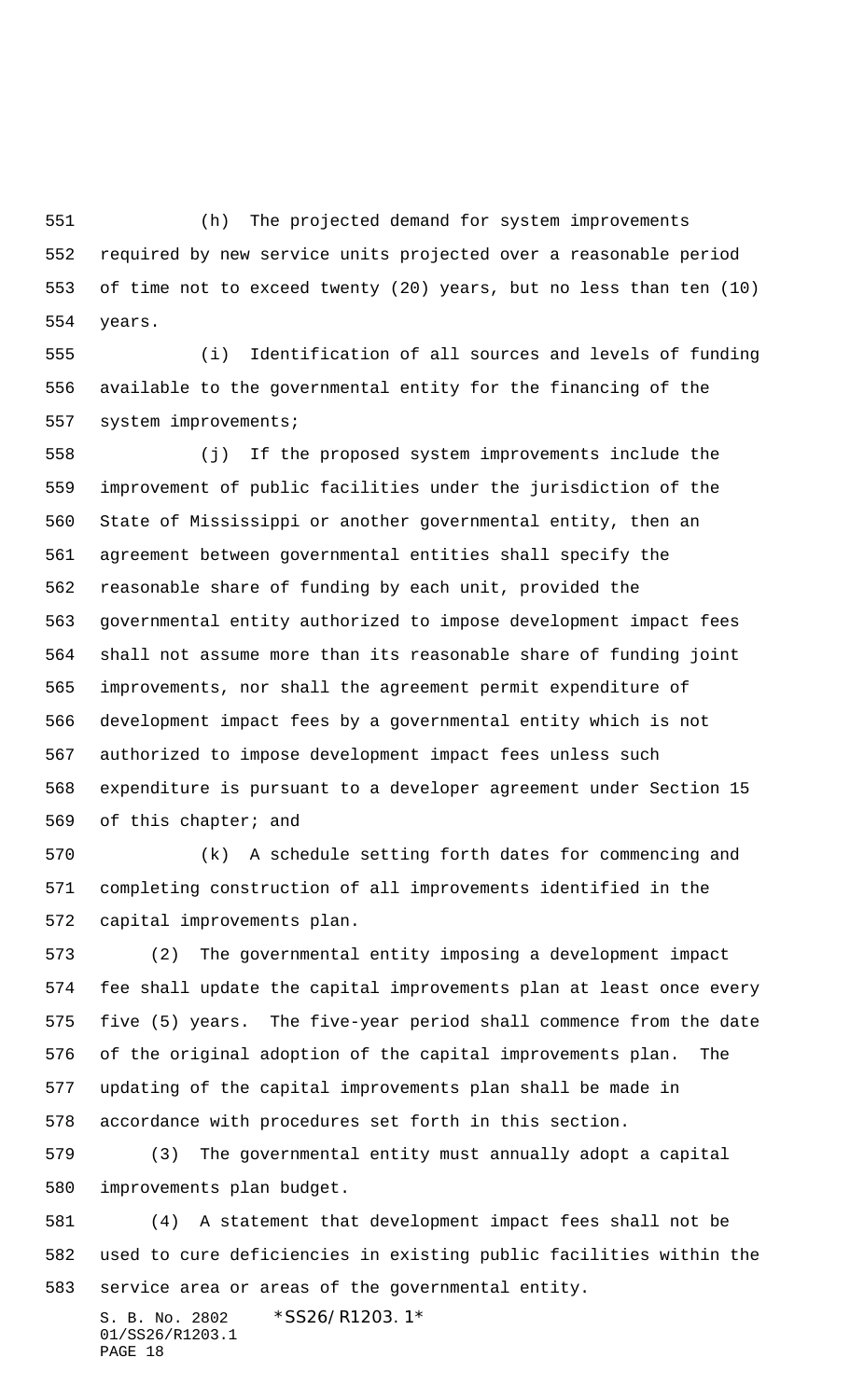SECTION 10. **Credits**. (1) In the calculation of development impact fees for a particular project, credit or reimbursement shall be given for the present value of any construction of system improvements or contribution or dedication of land or money required by a governmental entity from a developer for system improvements of the category for which the development impact fee is being collected. Credit or reimbursement shall not be given for project improvements.

 (2) If a developer is required to construct, fund or contribute system improvements in excess of the development project's proportionate share of system improvements costs, the developer shall receive a credit on future impact fees or be reimbursed at the developer's choice for such excess construction, funding or contribution from development impact fees paid by future development which impacts the system improvements constructed, funded or contributed by the developer or developers or fee payer.

 (3) If credit or reimbursement is due to the developer pursuant to this section, the governmental entity shall enter into a written agreement with the fee payer, negotiated in good faith, prior to the construction, funding or contribution. The agreement shall provide for the amount of credit or the amount, time and form of reimbursement.

 SECTION 11. **Earmarking and expenditure of collected development impact fees**. (1) An ordinance imposing development impact fees shall provide that all development impact fee funds shall be maintained in interest-bearing accounts, within the capital projects fund, for each category of system improvements. Accounting records shall be maintained for each category of system improvements and the service area in which the fees are collected. Interest earned on development impact fees shall be considered funds of the account on which it is earned, and shall be subject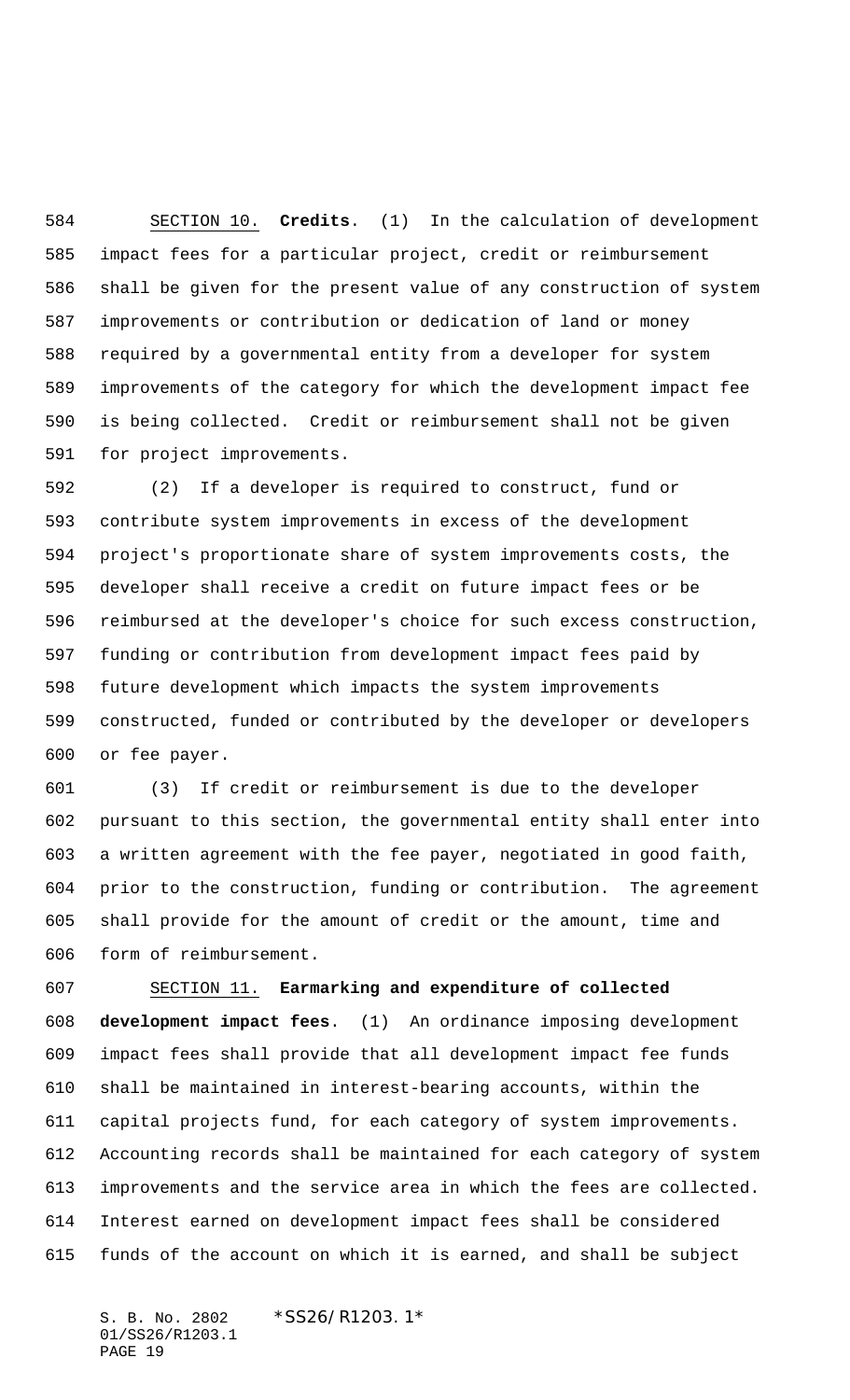to all restrictions placed on the use of development impact fees under the provisions of this chapter.

 (2) Expenditures of development impact fees shall be made only for the category of system improvements and within or for the benefit of the service area for which the development impact fee was imposed as shown by the capital improvements plan and as authorized in this chapter. Development impact fees shall not be used for any purpose other than system improvement costs to create additional improvements to serve new growth.

 (3) As part of its annual audit process, a governmental entity shall prepare an annual report describing the amount of all development impact fees collected, appropriated, and spent during the preceding year by category of public facility and service area.

 (4) Collected development impact fees must be expended within five (5) years from the date they were collected, on a first-in, first-out (FIFO) basis. Any funds not expended within the prescribed time or times shall be refunded pursuant to Section 12 of this chapter.

 SECTION 12. **Refunds**. (1) Any governmental entity which adopts a development impact fee ordinance shall provide for refunds upon the request of an owner of property on which a development impact fee has been paid if:

 (a) Service is available but not provided in accordance with Section 11 of this chapter;

 (b) A building permit or permit for installation of a manufactured home is denied or abandoned; or

 (c) The governmental entity, after collecting the fee when service is not available, has failed to appropriate and expend the collected development impact fees pursuant to Section 11 of this chapter.

S. B. No. 2802 \*SS26/R1203.1\* 01/SS26/R1203.1 PAGE 20 (2) When the right to a refund exists, the governmental entity shall send a refund to the fee payer within ninety (90)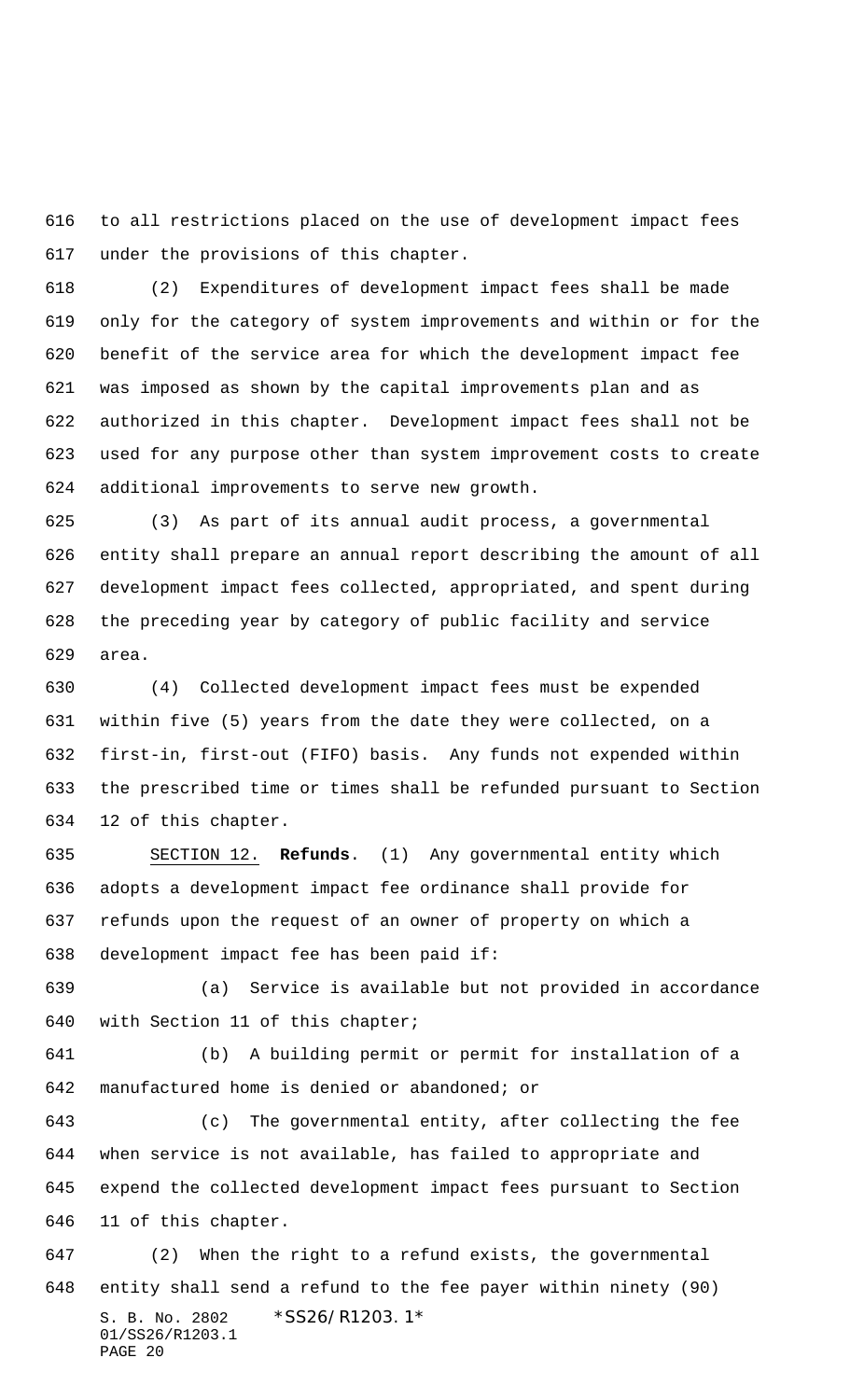days after it is determined by the governmental entity that a refund is due.

 (3) A refund shall include a refund of interest at the rate of interest earned on the impact fees to be refunded.

 (4) Any person entitled to a refund shall have standing to bring suit in Chancery Court for a refund under the provisions of this chapter if there has not been a timely payment of a refund pursuant to subsection (2) of this section, and if successful, shall be entitled to recover attorney fees and costs expended in bringing suit.

 SECTION 13. **Appeals.** (1) A governmental entity which adopts a development impact fee ordinance shall provide for administrative appeals by the developer or fee payer from any discretionary action or inaction by or on behalf of the governmental entity.

 (2) A fee payer may pay a development impact fee under protest in order to obtain a development approval or building permit. A fee payer making such payment shall not be estopped from exercising the right of appeal provided in this chapter, nor shall such fee payer be estopped from receiving a refund of any amount deemed to have been illegally collected.

 (3) A governmental entity which adopts a development impact fee ordinance shall provide for mediation by a qualified independent party, upon voluntary agreement by the fee payer and the governmental entity, to address a disagreement related to the impact fee for proposed development. The ordinance shall provide the mediation may take place at any time during the appeals process and participation in mediation does not preclude the fee payer from pursuing other remedies provided for in this chapter or otherwise at law. The ordinance shall provide that mediation costs will be shared equally by the fee payer and the governmental entity.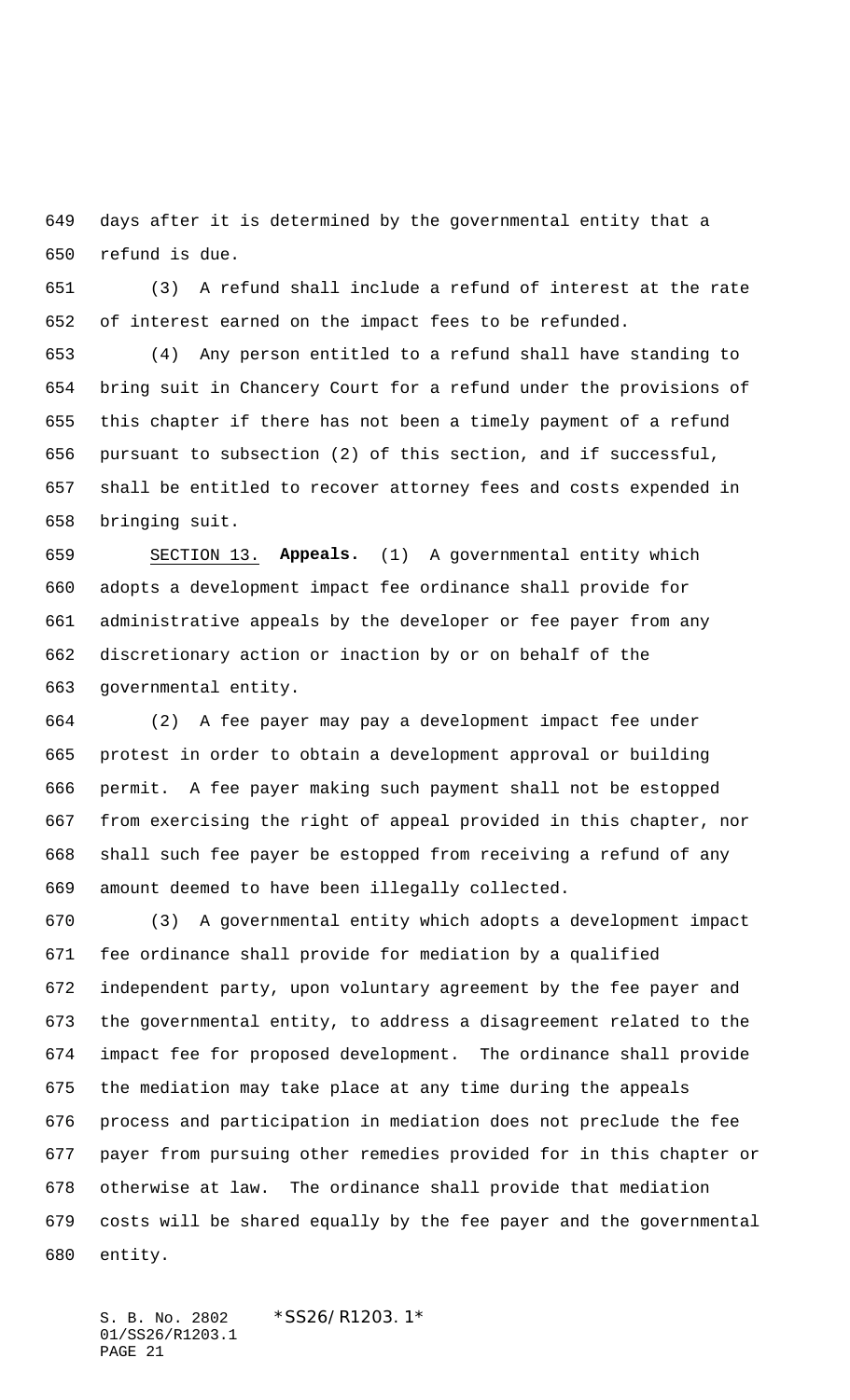(4) Any person or entity in or owning property within a service area, and any organization, association, corporation representing the interest of person(s) or entities owning property within a service area, may file a declaratory judgment action, in Chancery Court in the County in which the municipality is located, to challenge the validity of the impact fee, the amount or any aspect of the administration of an impact fee ordinance provided for in this chapter.

 (5) A Chancery Judge may award reasonable attorney fees and costs to the prevailing party in any action brought under this section.

 SECTION 14. **Collection.** A governmental entity may provide in a development impact fee ordinance the means for collection of development impact fees, including, but not limited to:

 (a) Additions to the fee for reasonable interest for nonpayment or late payment;

 (b) Withholding of the building permit or other governmental approval until the development impact fee is paid;

 (c) Withholding of utility services until the development impact fee is paid; and

 (d) Imposing liens on the real property affected for failure to timely pay a development impact fee.

 SECTION 15. **Other powers and rights not affected**. (1) Nothing in this chapter shall prevent a town or city from requiring a developer to construct reasonable project improvements in conjunction with a development project, otherwise lawfully authorized by municipal ordinance and state law.

S. B. No. 2802 \*SS26/R1203.1\* 01/SS26/R1203.1 PAGE 22 (2) Nothing in this chapter shall be construed to prevent or prohibit private agreements between property owners or developers, the Mississippi Department of Transportation or governmental entities in regard to the construction or installation of system improvements or providing for credits or reimbursements for system improvement costs incurred by a developer, including interproject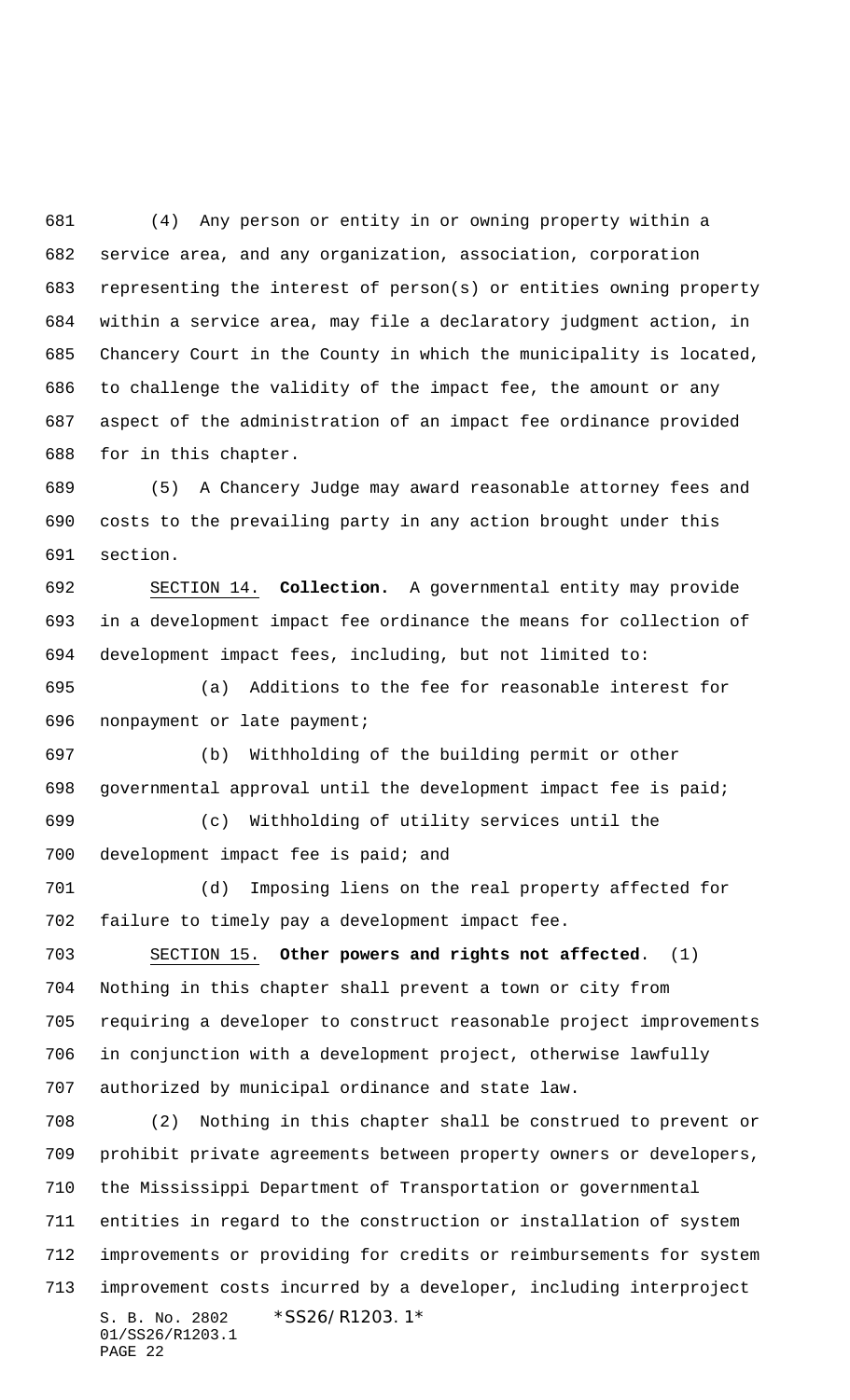transfers of credits, or providing for reimbursement for project improvements which are used or shared by more than one (1) development project.

 (3) If it can be shown that a proposed development will have a direct impact on a public facility under the jurisdiction of a public body or political subdivision of the State of Mississippi, then any such agreement as provided for in subsection (2) of this section shall include a provision for the allocation of impact fees collected from the developer for the improvement of the public facility by the political subdivision affected.

 (4) Nothing in this chapter shall be construed to create any additional right to develop real property or diminish the power of towns or cities to regulate the orderly development of real property within their boundaries.

 (5) Nothing in this chapter shall work to limit the use by governmental entities of the power of eminent domain or supersede or conflict with requirements or procedures authorized in the Mississippi Code for local improvement districts or general obligation bond issues.

 SECTION 16. **Transition**. (1) The provisions of this chapter shall not be construed to repeal any existing laws authorizing a governmental entity to impose fees or require contributions or property dedications for capital improvements.

 (2) All existing ordinances imposing development impact fees shall be brought into conformance with the provisions of this chapter within one (1) year after the effective date of this chapter. Impact fees collected and developer agreements entered into prior to the expiration of the one-year period shall not be invalid by reason of this chapter.

S. B. No. 2802 \*SS26/R1203.1\* 01/SS26/R1203.1 PAGE 23 (3) After adoption of a development impact fee ordinance, in accordance with the provisions of this chapter, notwithstanding any other provision of law, development requirements for system improvements shall be imposed by governmental entities only by way